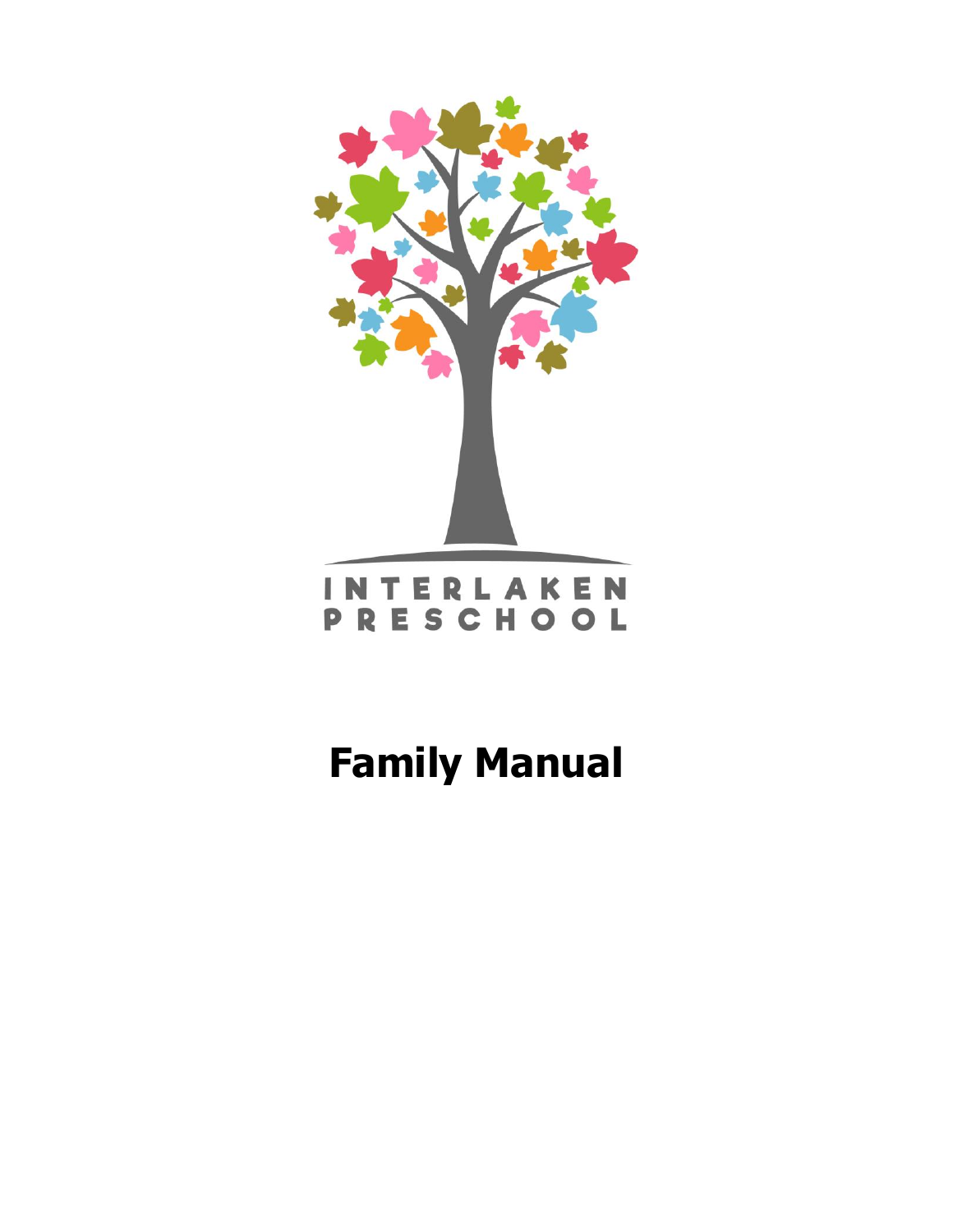## **Table of Contents**

| Introduction                                                                                                                                         | 3  |
|------------------------------------------------------------------------------------------------------------------------------------------------------|----|
| <b>Mission Statement</b>                                                                                                                             | 4  |
| Non-Discrimination and Religious Statement                                                                                                           | 4  |
| Program Goals and Philosophy                                                                                                                         | 4  |
| <b>Organizational Structure</b>                                                                                                                      | 5  |
| Program Curriculum                                                                                                                                   | 6  |
| <b>Culturally Relevant Anti-Bias Education</b>                                                                                                       | 7  |
| <b>Guidance and Conflict Resolution</b>                                                                                                              | 10 |
| <b>Family Communication</b>                                                                                                                          | 12 |
| <b>Family Participation</b>                                                                                                                          | 13 |
| Family Observations and Visits                                                                                                                       | 14 |
| The First Day of School                                                                                                                              | 14 |
| Required Paperwork for Children's Files                                                                                                              | 16 |
| Signing In and Signing Out                                                                                                                           | 16 |
| Toys from Home                                                                                                                                       | 17 |
| <b>Gun Play</b>                                                                                                                                      | 18 |
| <b>Outdoor Play</b>                                                                                                                                  | 18 |
| Other Program Information                                                                                                                            | 19 |
| Classroom, Daily Schedule, Toilet Learning, Costumes, Pesticide Free Policy<br>Animal Policy, Naps, Field Trips, Birthdays, Holidays, Meals          |    |
| <b>Transportation Policy</b>                                                                                                                         | 23 |
| Parking Policy                                                                                                                                       | 23 |
| Health and Safety                                                                                                                                    | 24 |
| Immunizations and Health Exams, Medications, Illness, Illness Prevention,<br>Injuries, Sexual Development, Allergies, Child Abuse and Neglect Policy |    |
| <b>School Closures</b>                                                                                                                               | 28 |
| Emergency/Disaster Plan                                                                                                                              | 29 |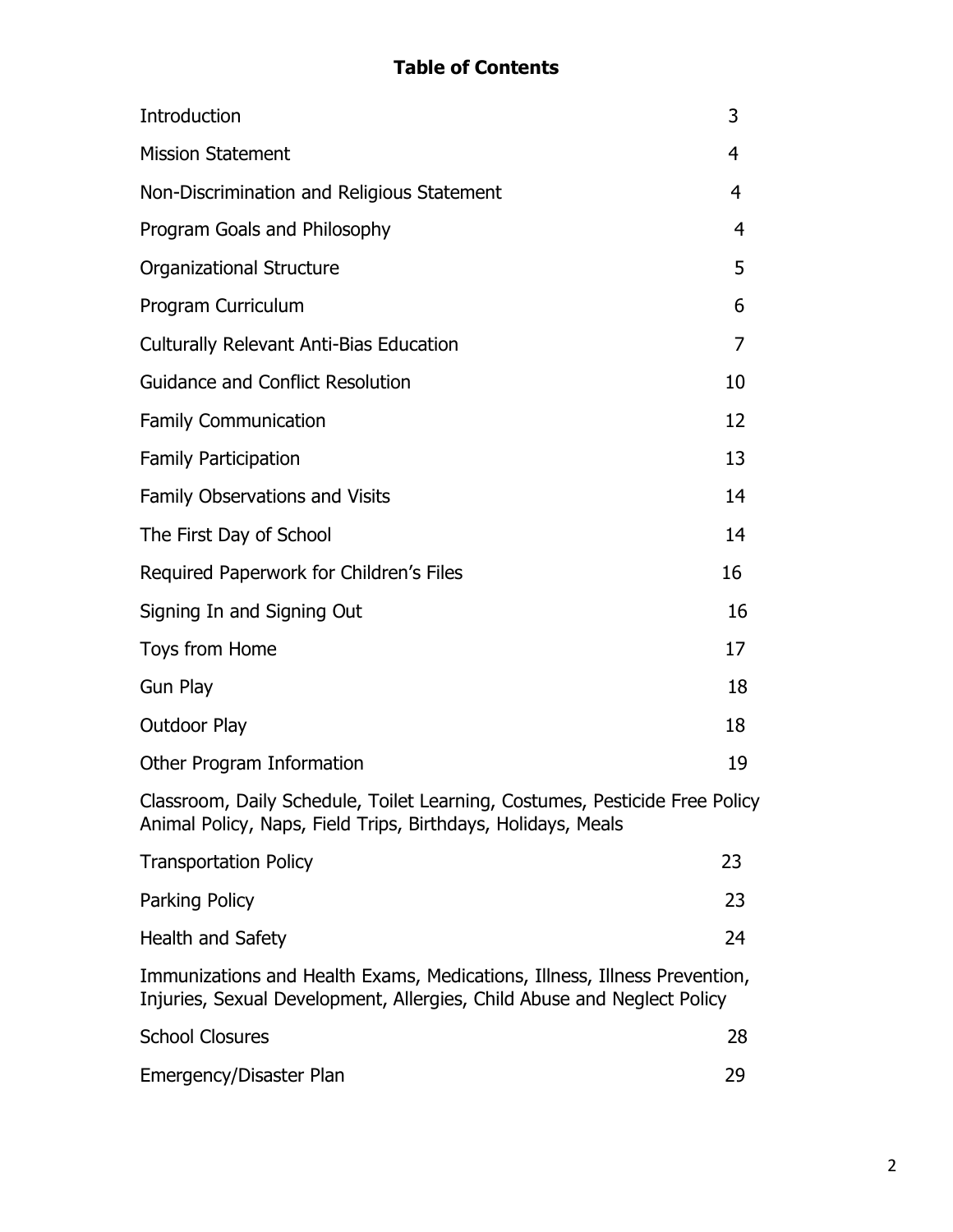# **Interlaken Preschool FAMILY MANUAL**

# **Introduction**

Welcome to Interlaken Preschool! This family manual describes our school from its philosophical foundation to its daily operations. We encourage you to read it carefully and save it for future reference. If any of your questions are not addressed in the manual, please contact the director at (206) 709 - 8490.

Interlaken Preschool is a member of Sound Child Care Solutions, a nonprofit corporation licensed by the State of Washington to provide childcare services. Interlaken Preschool meets and exceeds the standards and regulations that are required by the State of Washington and the accrediting body of the National Association for the Education of Young Children.

Interlaken Preschool is open from 8:00 am to 4:30 pm, Monday through Friday, for children aged 2.5 through five years. Children, families, and staff of all races, creeds, income levels, sexual orientation, languages, abilities and national origin are most welcomed at Interlaken Preschool.

Interlaken Preschool works with an Advisory Board, which is composed of staff, parents, and volunteers from the greater community. Advisory Board meetings are held monthly and interested parents are welcome to attend. Further information about the Advisory Board is included in this manual under "Organizational Structure".

# **Contact Information**

Address: 1242 18th Ave E., Seattle WA 98112

Phone: Main line and voice mail: (206) 709-8490

Website: [www.interlakenpreschool.org](http://www.interlakenpreschool.org/)

Tax ID: 02-0551791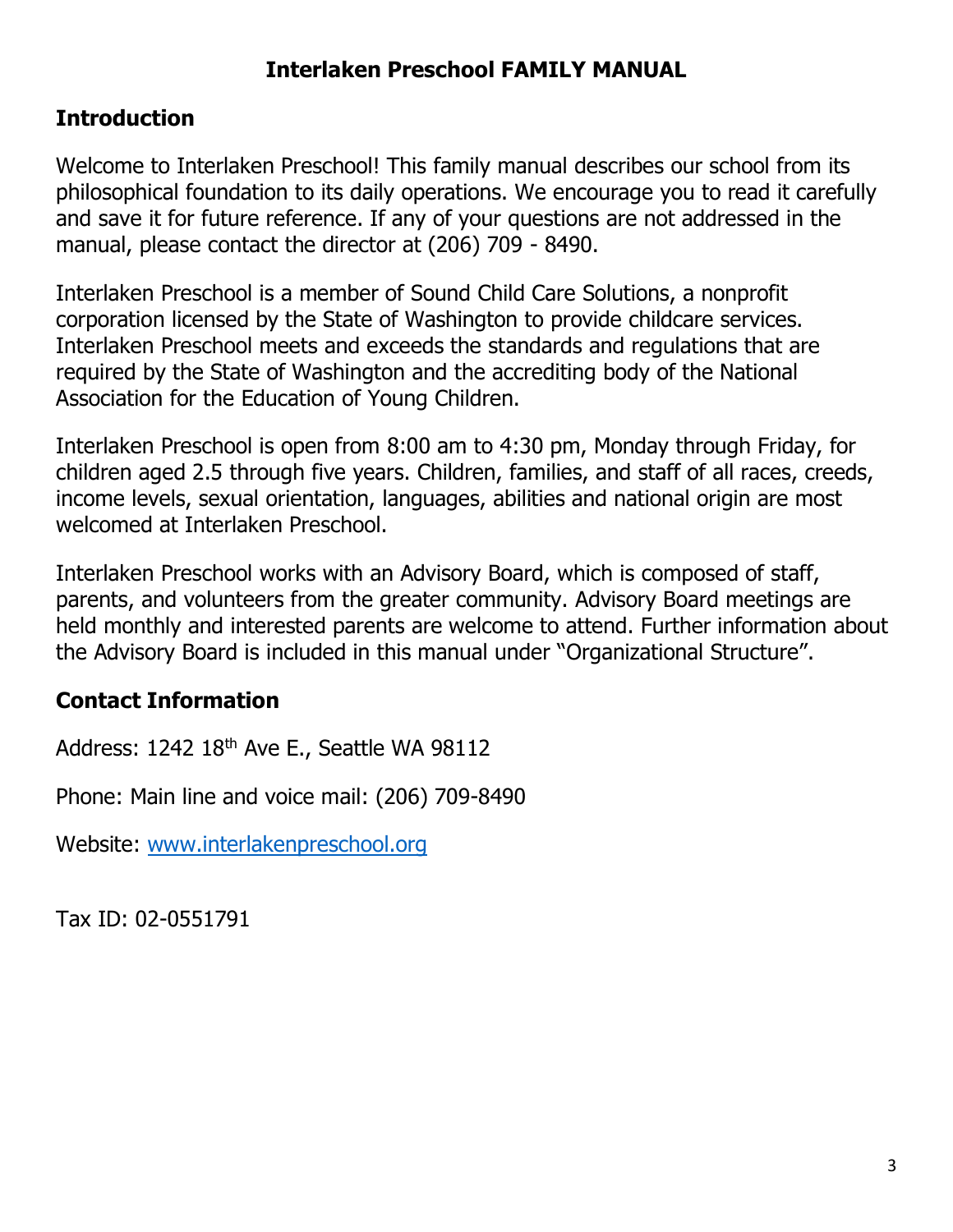## **Mission Statement**

Sound Child Care Solution's mission is to educate children for life by deeply integrating child-centered, high quality, anti-biased, early childhood education with excellent business practices.

# **Non-Discrimination Policy and Religious Statement**

## Non-Discrimination Policy

Interlaken Preschool does not discriminate on the basis of race, national origin, marital status, physical abilities, religion, age, sex or sexual orientation. We are an open and affirming program, seeking diversity in children, staff, and families.

## Religious Statement

Interlaken Preschool is a non-religious institution. At Interlaken Preschool we strive to affirm and celebrate each child and family in a myriad of ways. We welcome and support families from various religious and non-religious traditions alike. Our curriculum is not religious in nature.

## **Program Goals and Philosophy**

## Program Goals:

Our goals at Interlaken Preschool are to:

Provide high quality, affordable childcare that meets or exceeds the accreditation criteria established by the National Association for the Education of Young Children (NAEYC).

Provide a well-educated, skillful staff who interact positively with children, foster their self- esteem and encourage their social-emotional development.

Ensure that the environment and experiences that are provided match each child's culture, developmental level, and individual style of learning.

Support families in achieving their hopes and dreams for their children.

Share our vision for early childhood education with other teachers and professionals.

Operate a center with humane and positive principles and procedures for all involved.

Create an enriching workplace for our staff.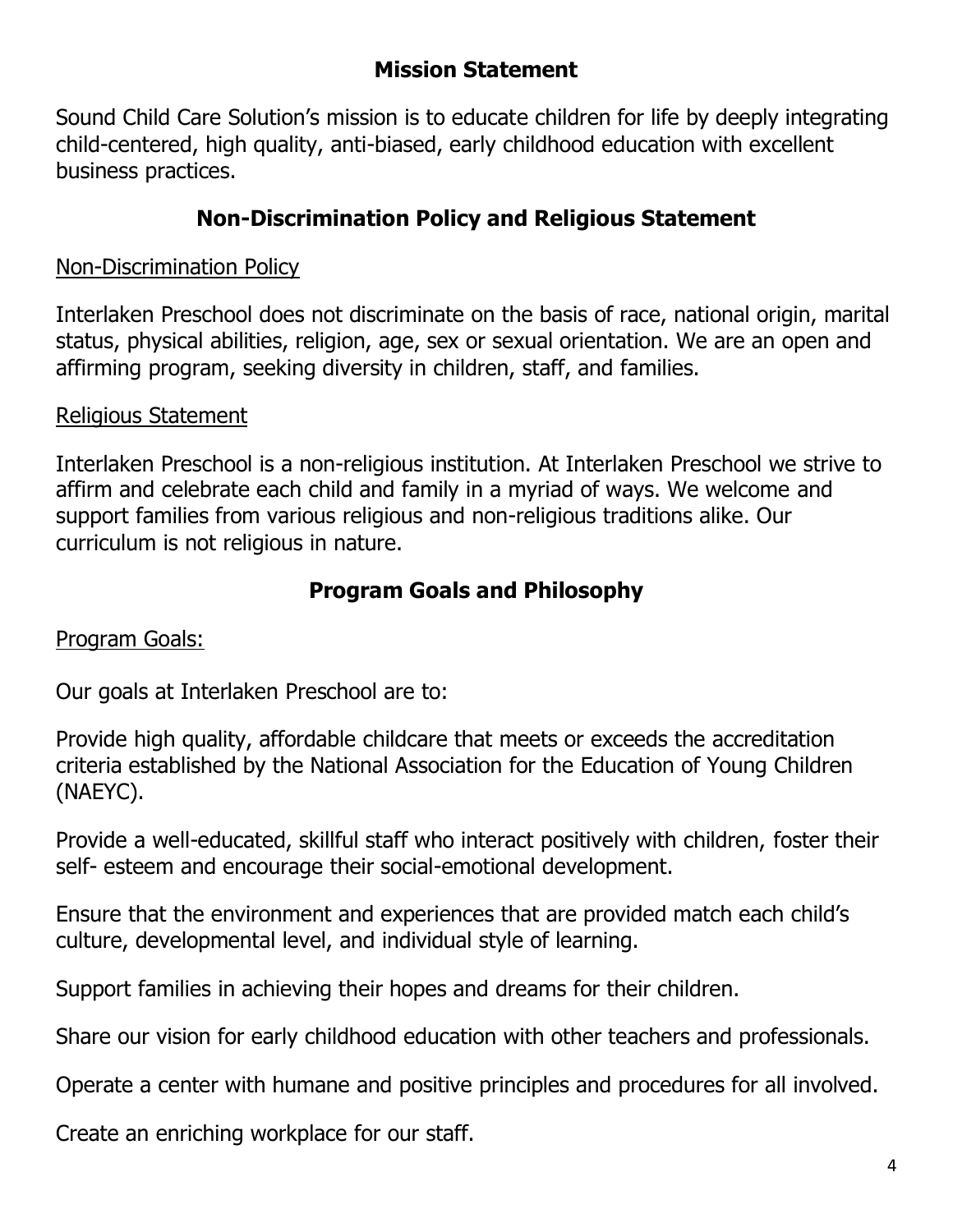## Philosophy

At Interlaken Preschool we create an environment where children can continue to live out their childhoods. We believe children learn best when the curriculum is childcentered, play-based, and emergent, based on their interests and passions. We also believe that by thoughtfully planning social experiences, activities, environments, and teacher-child interactions we facilitate children's success in kindergarten and beyond.

We believe that all children are full of remarkable capabilities and have a right to a childhood filled with play, exploration, and excitement about learning. Children's learning is enhanced with respect and support from adults. As you move through our classroom you may recognize influences from the schools of Reggio Emilia in Italy.

We see children as enormously creative, and capable of complex learning through selfdirected play. We build our curriculum around their questions and pursuits and the skills they are trying to master. We pay close attention to cultivating their self-esteem and their dispositions toward learning, risk-taking, socialization and problem solving.

We implement anti-bias practices and emphasize the value of diversity that does not stereotype, trivialize, or objectify. We seek a team approach in our care giving and teaching, and strive for collaboration with families and the wider community. Our staff values children as individuals, and as members of families, cultures and communities.

## **Organizational Structure**

Interlaken Preschool is a chapter of Sound Child Care Solutions, a non-profit consortium of child care centers. SCCS executive director reports to a Board of Directors that meets regularly to ensure that the organization is living out its mission in a fiscally responsible way.

Interlaken Preschool has an Advisory Board of 2 -3 family and community members who support and advise the Director of Interlaken Preschool. The largest duty the Advisory Board performs is fundraising. New Advisory Board members are voted on by Board consensus, and serve a one- to two-year term.

Interlaken Preschool's Director is responsible for all aspects of the day to day operations of the program and all staff report to her.

Stevens School is our landlord and although we seek to work cooperatively with the school community as our neighbor and ally, there is no formal relationship between the preschool and the elementary school other than one of landlord and tenant.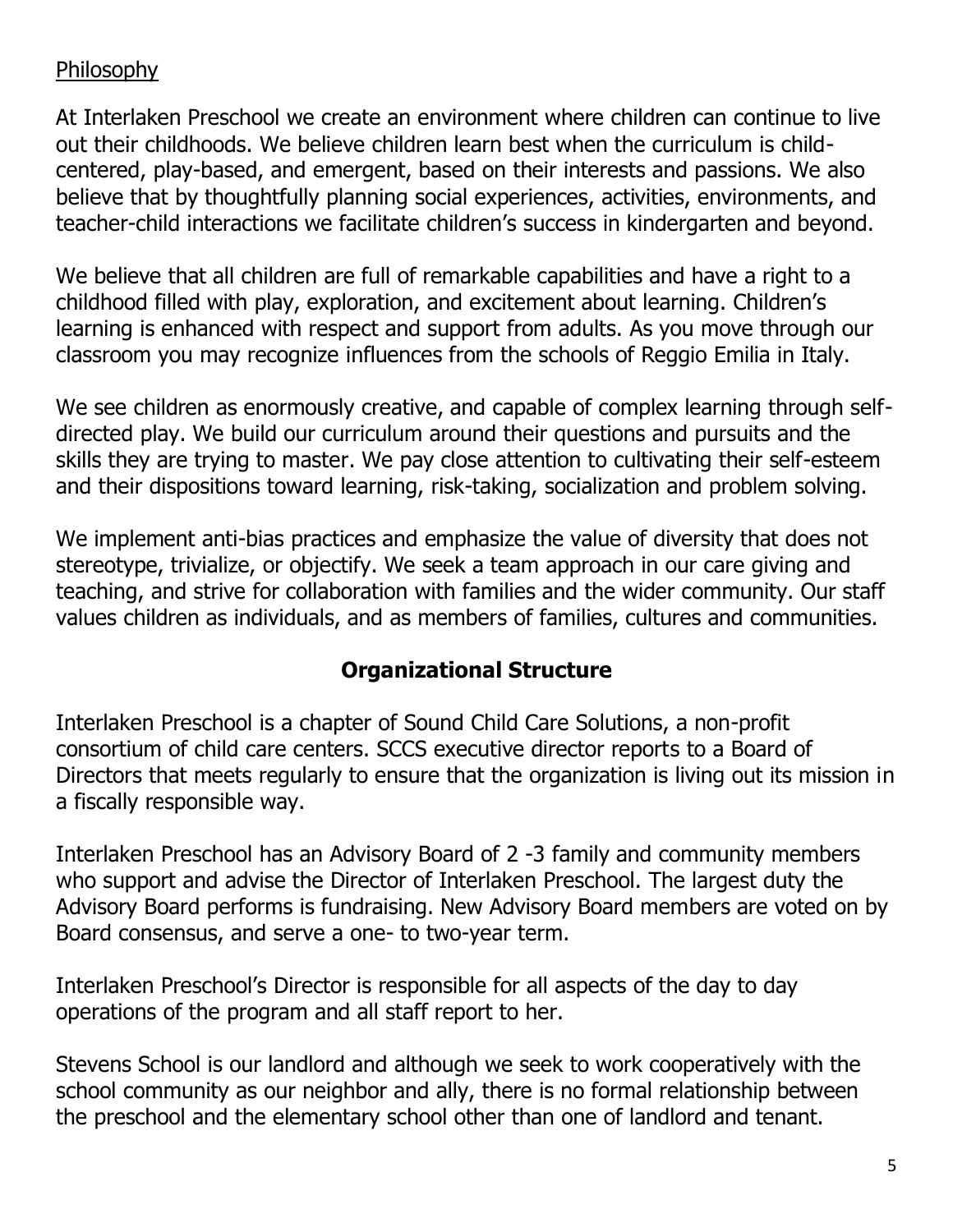## **Classroom Staffing:**

Our classroom is run by a partnership or team of teachers. Interlaken Preschool values shared decision making and egalitarian teams so that all teachers at Interlaken Preschool work together to ensure the best possible educational environment for children and work environment for teachers. Teachers receive paid planning time each week out of the classroom as well as a weekly team meeting to work on documentation, discuss curriculum as a team, share observations of the children and classroom dynamics, and plan future trips, events, etc. In addition, all staff meet for two hours once/month in an all-staff meeting/training to continue to hone practice and ensure that children thrive.

## **Program Curriculum**

The word "educate" means to "draw out." Teachers at Interlaken Preschool spend a great deal of time planning the environment for learning, then observing closely as things unfold. It is not uncommon to see adults writing observation notes, taking photos, or talking with each other about what they are seeing. Our staff members delight in children's play and learning, and we document, analyze and draw inspiration from it. Central to our approach is in-depth curriculum investigation that grows from children's pursuits and reflects their developmental themes.

Adults at Interlaken Preschool help children represent their ideas and experiences in multiple media. Typically, we think of this as "artwork," but beyond creative expression, representation is also an expression of symbolic thinking, a developmental process critical to all academic learning. Through representation children make their thinking visible. This process often leads to expanded thinking or a transformation of their ideas. The representation process offers opportunities for children to dialogue with, learn from, and influence each other. As children represent and re-represent their evolving understandings in a variety of media, they deepen and extend their own thinking.

The role of "the teacher as researcher" is enhanced by the teacher's ongoing observation and documentation of children's work and play. Children's representations provide a window for adults to get to know the thoughts and questions that the children are pursuing. This in turn, enables teachers to plan curriculum that is relevant and developmentally appropriate. Interlaken Preschool teachers see themselves as facilitators for children's social construction of knowledge. They engage actively in learning and adventuring along with the children.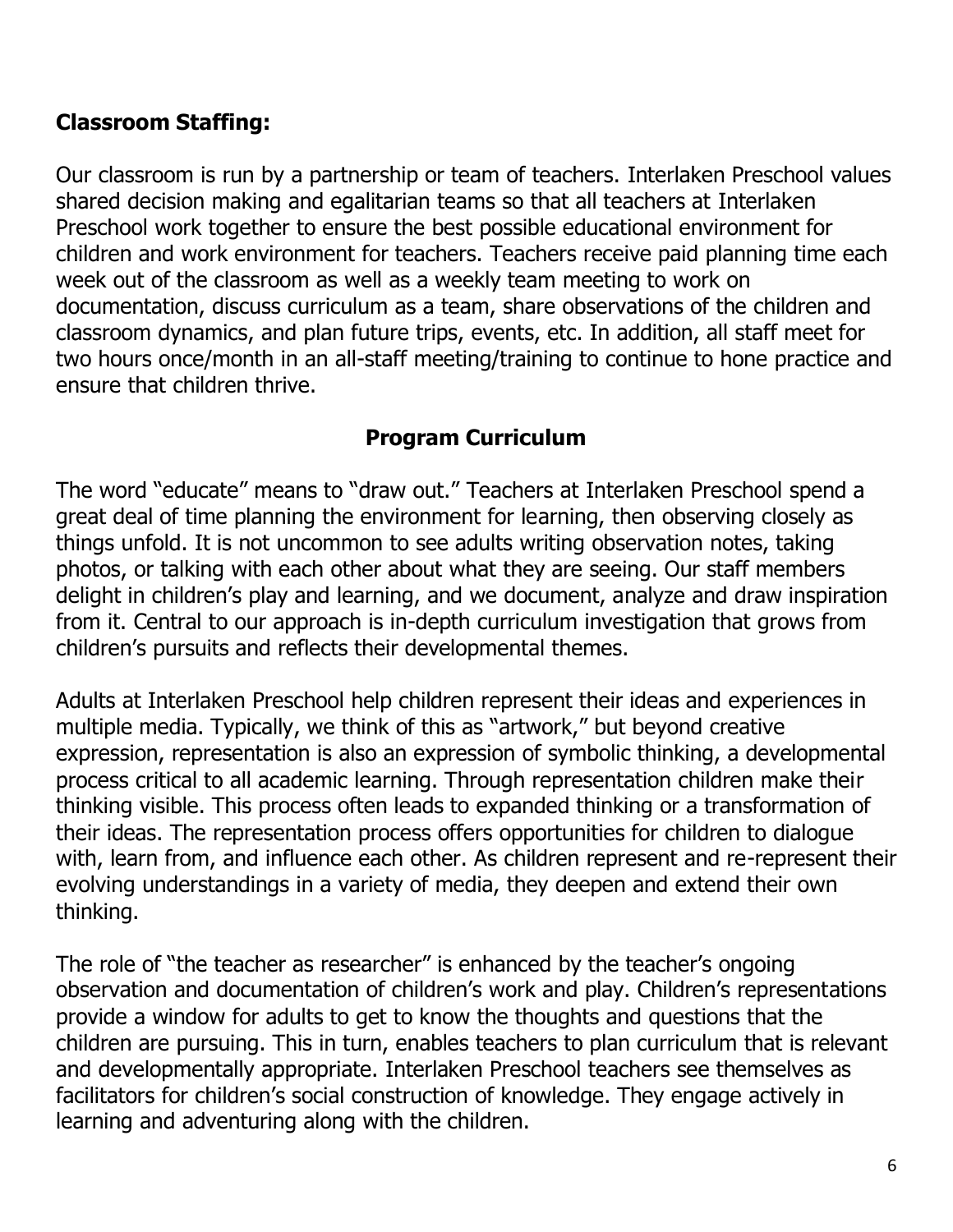The education of the whole child is achieved through a balance of learning activities that foster language development and emerging literacy, the understanding of number concepts, gross and fine motor skills, self-help skills and social and emotional development. Through a combination of large and small group activity and individual choice making, each child is guided toward a holistic awareness of self and the world. At all times the developmental level, natural affinities and family and home environment of each child are considered.

One of the primary concerns of the curriculum is that the adults in the program appreciate children and their parents as they are--culturally, developmentally, and linguistically. Such acceptance means that teachers do not try to maneuver children into preconceived roles ordained by arbitrary methods or objectives, but view them instead as participants: contributing members who help to create the program.

We strive to foster an emergent curriculum, one that arises out of the children's interests and responses to the prepared classroom environment and experiences. This intent helps ensure a positive and supportive relationship between teachers and children that is, of course, crucial to social and emotional growth. Children in the program have control over what happens to them. The emphasis on investigating, creating, and reflecting together strengthens children's sense of themselves as capable learners, and grows a deep sense of community.

Because the teachers are attuned to the cognitive development of each child as well as to the collective understanding of the group, children have ample opportunity to explore and experiment at their own level of knowledge. Their activities are both interesting and satisfying to them because they offer both challenge and accomplishment. Full involvement in and satisfaction from one's work is of prime importance for social and emotional growth. Family members are invited to be active participants in the daily life of our school and contribute to the process of developing curriculum by reading their children's journals and responding to the questions raised in documentation, by participating in collaborative conferences and by sharing their ideas, interests and skills in the classroom and on behalf of the Interlaken Preschool community.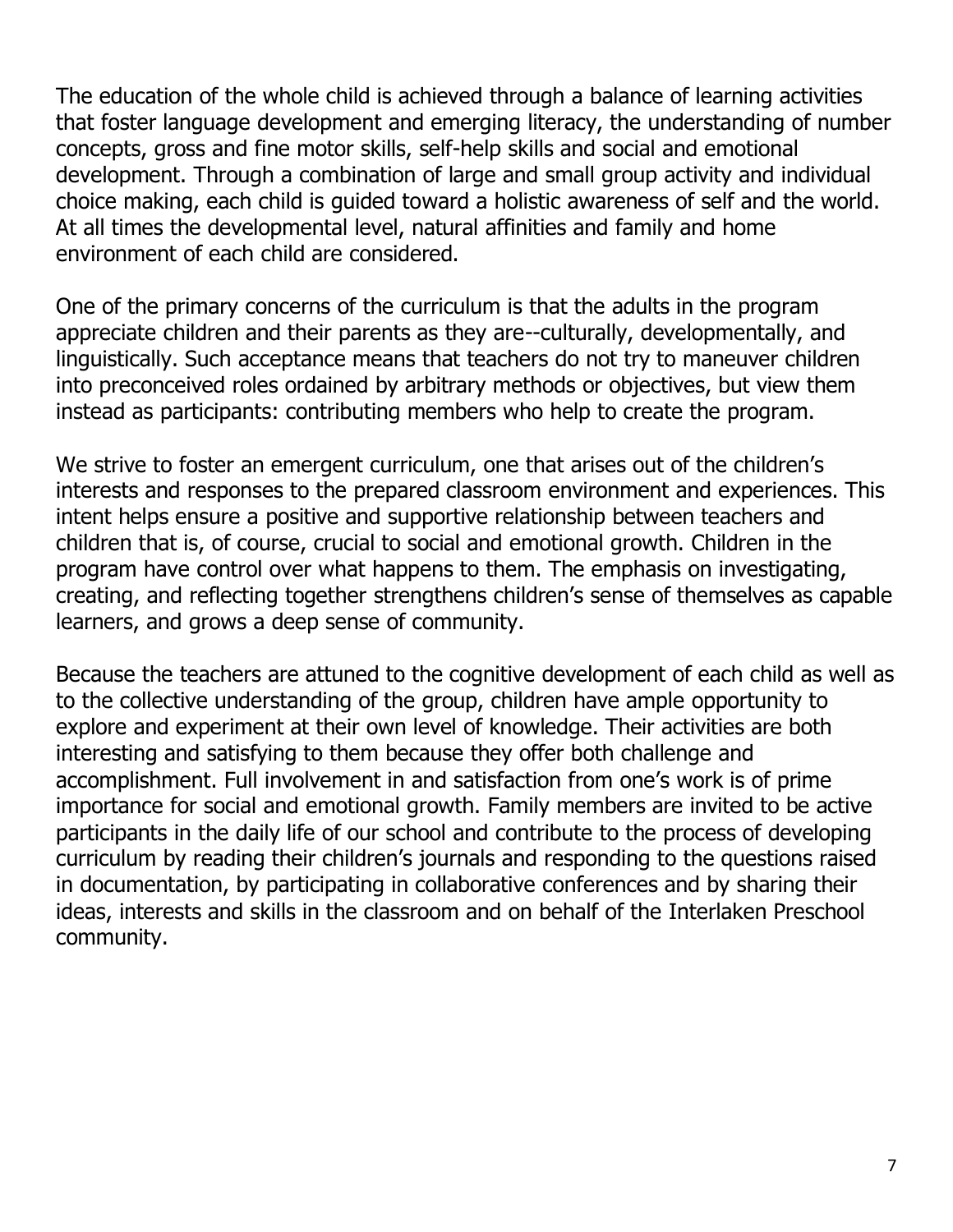# **Culturally Relevant Anti-Bias Education**

Interlaken Preschool staff is committed to peace, acceptance, and justice, and strives to model and teach those attitudes in everything we do. Interlaken Preschool is also committed to an anti-bias approach.

## Anti-Bias Goals

Anti-bias education has four core goals, each of which applies to children of all backgrounds and influences every arena of our programs. Each goal interacts and builds on the other three. Together, they provide a safe, supportive learning community for all children. Effective anti-bias education happens when all four goals are part of your program.

**Goal 1:** Each child will demonstrate self-awareness, confidence, family pride, and positive social identities.

**Goal 2:** Each child will express comfort and joy with human diversity;; accurate language for human differences; and deep, caring human connections.

**Goal 3:** Each child will increasingly recognize unfairness, have language to describe unfairness, and understand that unfairness hurts.

**Goal 4:** Each child will demonstrate empowerment and the skills to act, with others or alone, against prejudice and/or discriminatory actions.

# Vision of Anti-Bias Education

The heart of anti-bias work is a vision of a world in which all children are able to reach their greatest potential, and each child's particular abilities and gifts are able to flourish. In this world:

- All children and families have a sense of belonging and experience affirmation of their identities and cultural ways of being.
- All children have access to and participate in the education they need to become successful, contributing members of society.
- The educational process engages all members of the program or school in joyful learning.
- Children and adults know how to respectfully and easily live, learn, and work together in diverse and inclusive environments.
- All families have the resources they need to fully nurture their children.
- All children and families live in safe, peaceful, healthy, comfortable housing and neighborhoods.

We strive to provide toys, pictures, puzzles and books that are non-sexist and free from stereotypes and show people of diverse ethnic backgrounds in a variety of careers and family groupings. However, the Interlaken Preschool classrooms are not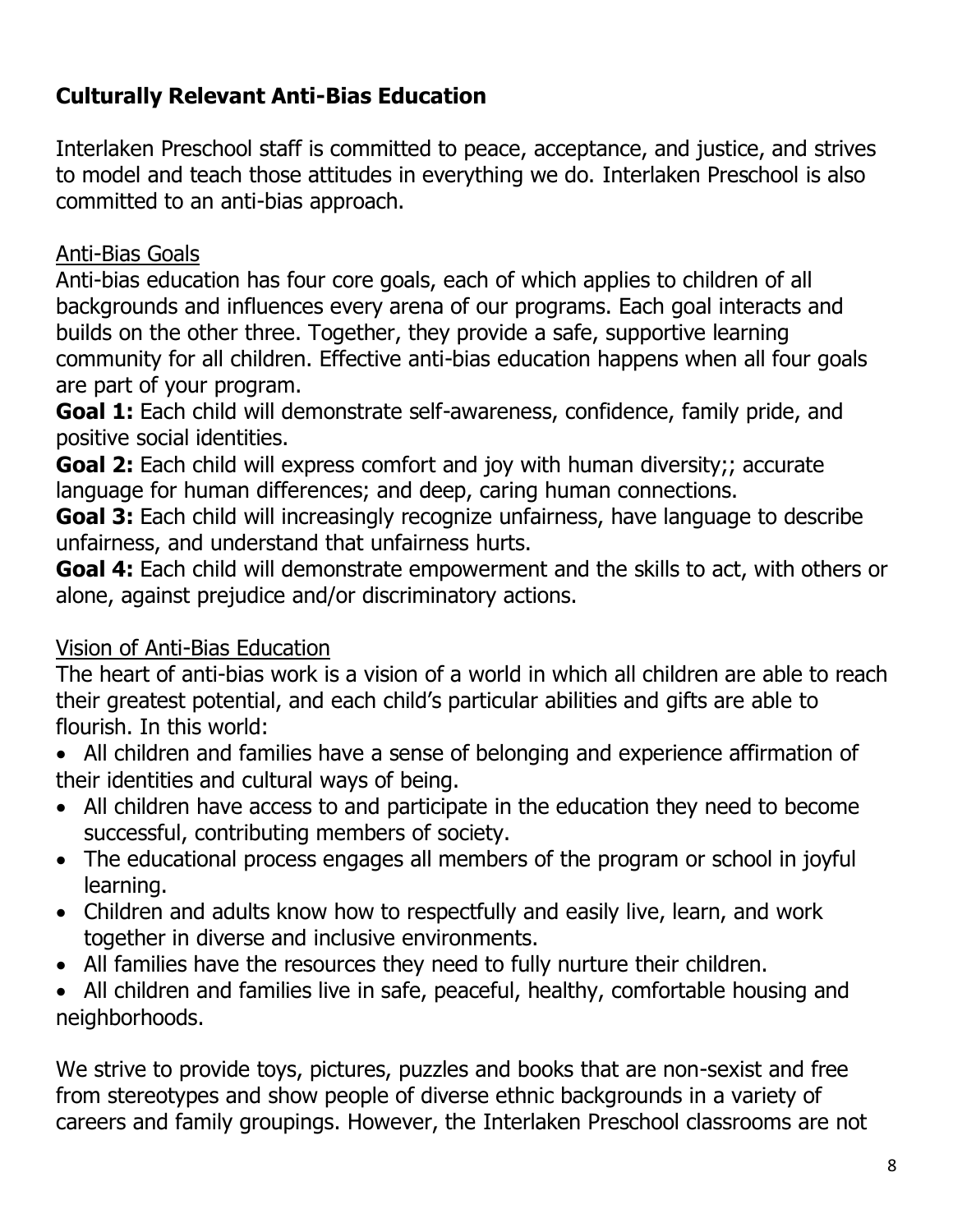purposely stocked and decorated with dolls and posters portraying children from many cultures. Though we do have such materials available, they are not our primary mode for creating a culturally relevant, anti-bias program. We recognize that anti-bias work is about more than skin color, so we talk with children about the range of individuals and families that make up our school community and the wider world. We take care with the words we use, the beliefs we express and the books and stories we share.

We support multilingual children and families by showing that we value their language. We learn words from their home languages and incorporate those words into daily classroom use. We also provide books for children that reflect all of the languages in use in the classroom. For children who are working to learn English as their second language, we offer support in the context of social play and classroom activities and encourage them to maintain their first language while learning English. Social problem solving and conflict resolution are an ever-present part of our daily lives together. We challenge children to articulate their wishes, feelings, and ideas and support them in working towards mutually agreeable solutions. By emphasizing negotiation and alternate perspective-taking, we help children advocate for themselves and recognize the needs of others.

Interlaken Preschool teachers devote part of their professional development time to discussing ongoing culturally relevant and anti-bias efforts and opportunities in the classroom, and current thinking about the best practices for supporting culturally relevant, anti-bias learning. We purposely introduce meeting topics, thinking games, teacher skits, and other activities to provoke conversations about bias and fairness. In addition, we support in-depth study projects that contain elements of activism for social justice. Though perhaps not immediately visible on our walls, all of these antibias efforts are recorded in our documentation of classroom work.

Our wish is to nurture within each child a disposition to speak and act for peace, tolerance, and justice.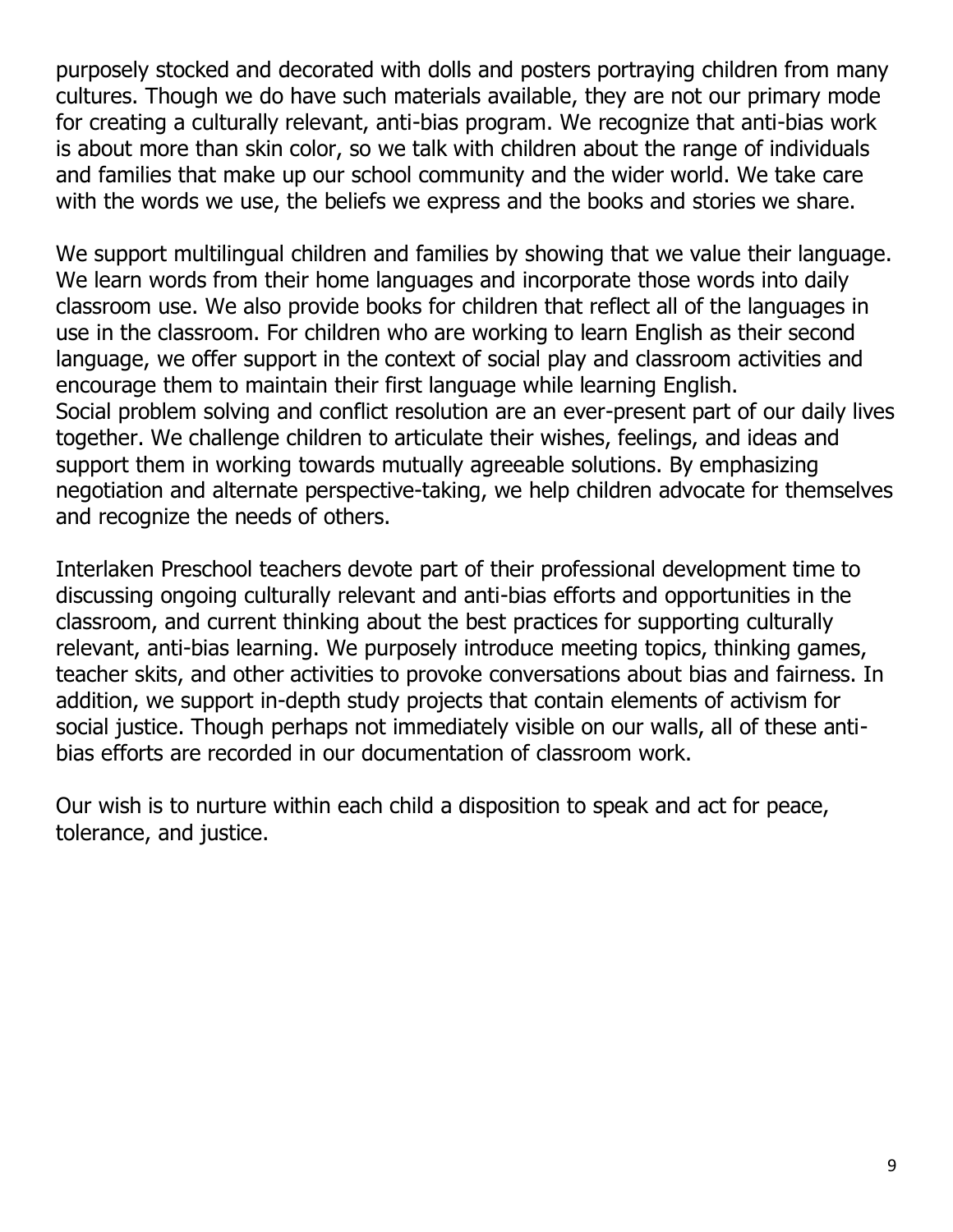## **Guidance and Conflict Resolution**

All young children are developing the social skills that enable them to play cooperatively with other children and to function as part of a group. Often when children "misbehave," it is because they haven't yet learned the skills to negotiate, to ask for what they need, or to join in play with others, without grabbing, pushing, or hitting. Children are still learning cause and effect regarding how their behavior might impact others.

Behavior at Interlaken Preschool is managed by providing children with clear expectations about what behavior is acceptable and by encouraging, with positive reinforcement, those behaviors that are valued. Consistent limits are established and group cooperation is emphasized. Corporal punishment and humiliation are never used. Logical consequences are established for behaviors and positive guidance techniques are employed to reinforce them. All of these efforts take place within a framework of unconditional affection for each child.

It may sometimes become necessary, as a last resort, to remove a child from his/her peers for a short period of time, if disruptive, aggressive, or unsafe behavior persists. Children are asked to "take a break from other kids" until they are ready to rejoin the group and remember classroom agreements. Children always have the company of a teacher or other staff member while they're calming down. When they have returned to their peers and are exhibiting cooperative behavior, the teacher will then talk to them about what they could have done differently to solve the problem without acting out inappropriately. In the case of a persistent or repeated problem, we will always inform and consult with a child's family, and work together on a collaborative plan for helping the child. We might also talk with the director or the school's consulting psychologist (with parental consent) to get suggestions and develop a strategy for supporting the child and family.

We strive to work out all interpersonal conflicts and issues between children verbally, by identifying the disagreement and then collaboratively generating possible solutions until one can be agreed upon by everyone involved. This form of conflict resolution, sometimes called "social problem solving," is more respectful of children's processes than a teacher- dictated solution, and builds social and cognitive skills, as well. Our goals always are to foster in children competence in negotiating and resolving problems they encounter and awareness of themselves as able, caring, resourceful people when faced with a conflict.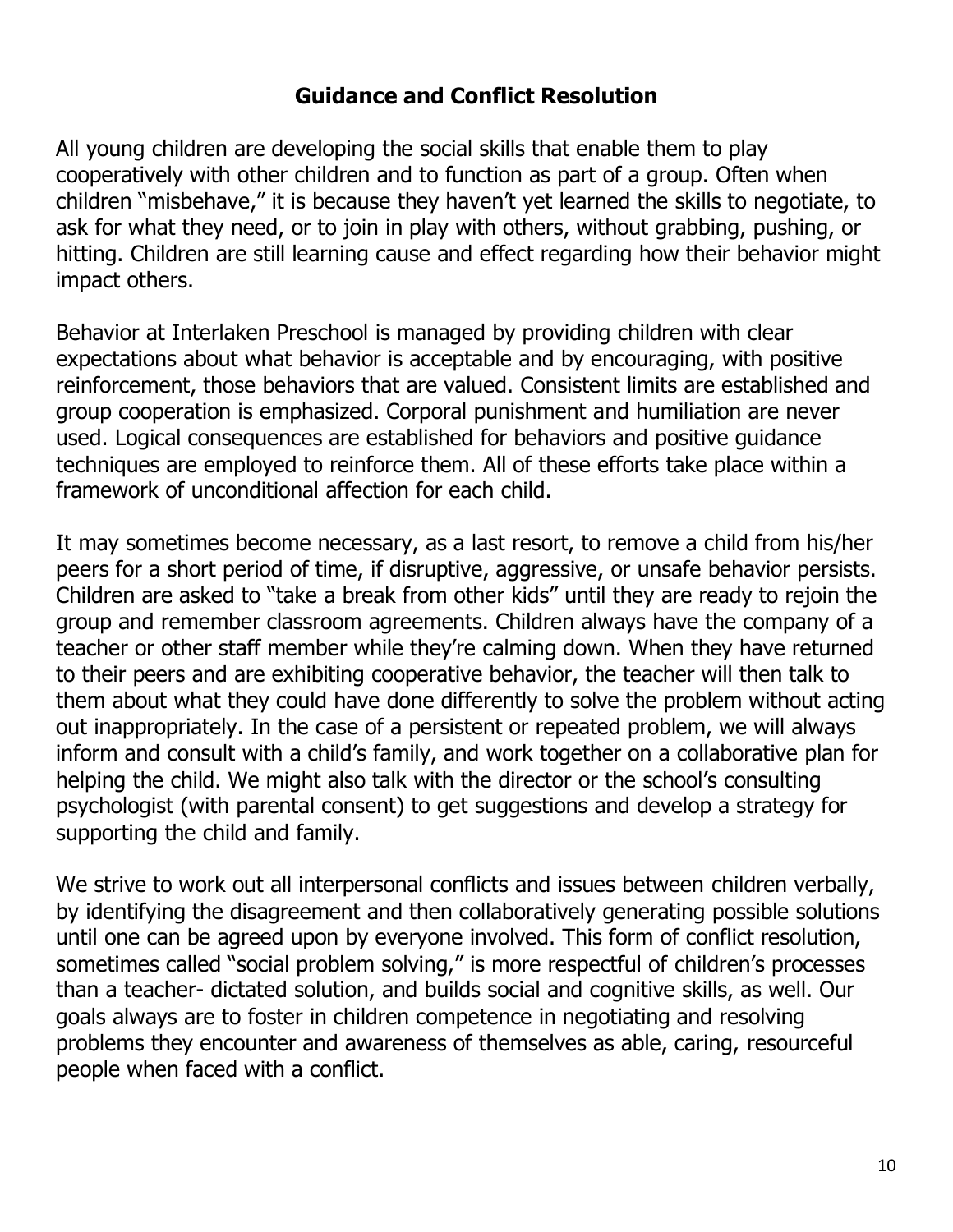We see conflicts as opportunities for supporting children's learning. During conflicts, children practice self-awareness and communication, they master the skills of negotiation and compromise and they deepen friendships. As teachers, we choose from a range of roles when conflict arises. We may choose to act as a coach, helping children find appropriate language for talking about a problem, or we may choose the subtler role of facilitator during a conflict. We may simply listen to children talk about problems, mirroring their understandings and ideas back to them, or we may offer gentle suggestions for approaches to a problem. Our priority is always to nurture children's self-awareness and communication.

Our goals for children during conflicts are that they:

- calm themselves down enough to negotiate,
- find words for their feelings, needs, and wants,
- listen to others' feelings, needs, and wants,
- develop and agree to a mutually satisfying solution, and
- continue to play together, or feel friendly and understanding.

In some circumstances, we may find that we need extra support to help meet a child's needs. When those circumstances arise, we take some or all of the following steps:

1. Conference with the child's family to share information and brainstorm avenues for helping the child to thrive and be successful in the classroom.

2. Teachers partner with families and utilize as many techniques as possible to help support the child in the classroom including observation, shadowing the child, examining the environment, tweaking the class schedule, and taking a look at the number of transitions during the day among other things.

3. Offer local resources and contact information to the family that might provide support.

4. Ask for the family's permission to schedule a professional on-site evaluation by a child psychologist.

5. Offer to work in partnership with outside professionals if appropriate.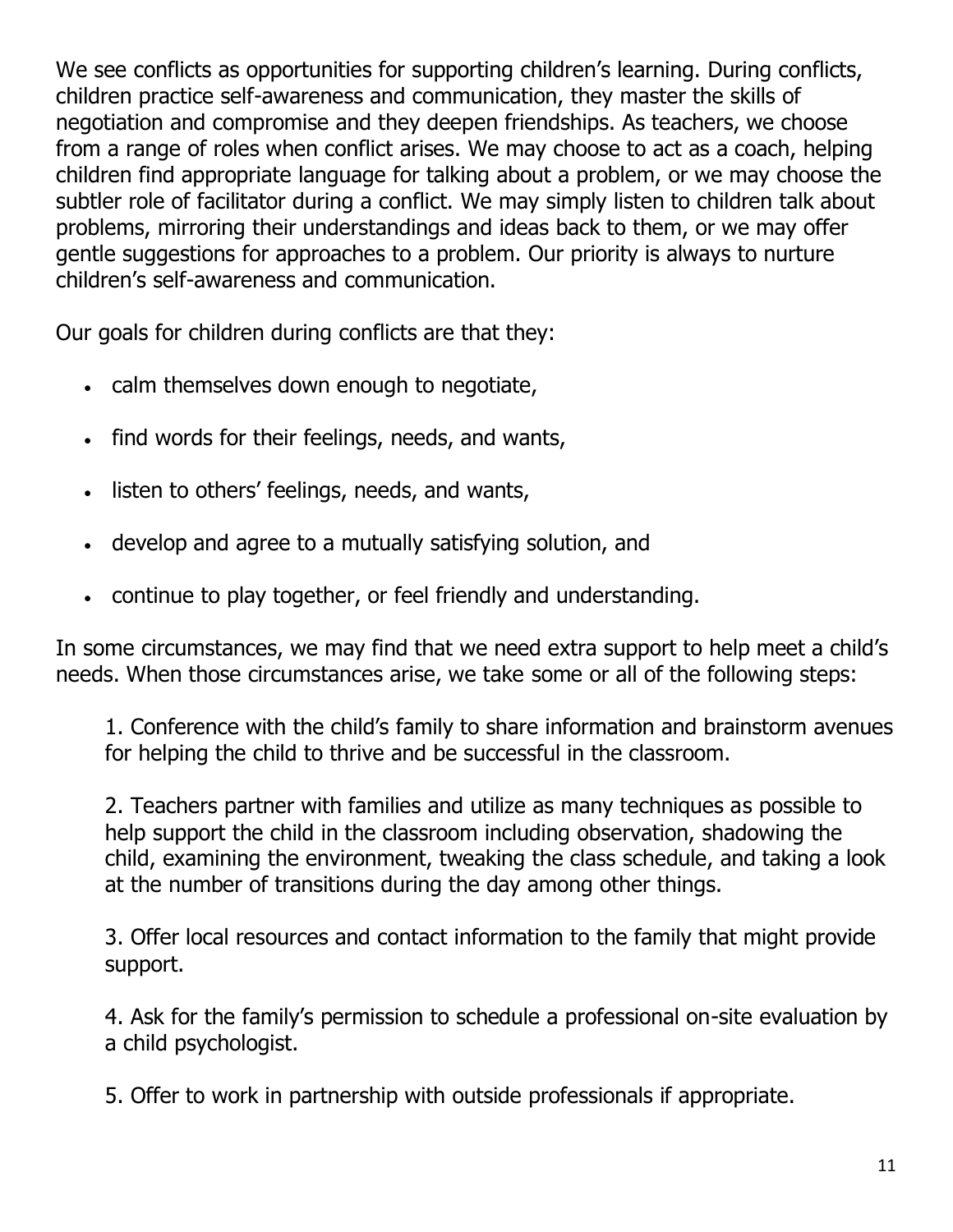6. If necessary, and only as a last resort, we may require disenrollment and offer to help find a setting that better meets the child's needs.

We do all of the above while staying rooted in the relationship we have with the family and our care and compassion for the child.

As with all of our practices here, please feel free to ask the director or your child's teachers for more details on the social problem-solving approach we use at Interlaken Preschool.

# **Family Communication**

At Interlaken Preschool, we strive for clear and open communication between families, staff, and children. We ask parents/guardians to read all written communications from teachers and the Interlaken Preschool director, including posted signs, emails, blog posts, newsletters, and personal communications, and to respond when necessary. Please see below for further details on our forms of communication. Also, we ask families to notify Interlaken Preschool, in writing, of any important changes or information regarding their child's health, attendance, schedule, etc.

Email is used as a regular form of communication between Interlaken Preschool and families. Please provide Interlaken Preschool with your preferred email address(es) and keep us updated if they change. Our class has an email list from which the teachers and the director can email families as well. If you do not use email or irregularly check it, please let us know to ensure that hard copies of emails are distributed to you.

The Interlaken classroom has a system for communications between families and teachers, usually including a dry erase or bulletin board where important information is posted. Each child has parent mailbox where families can pick up messages and letters from teachers, the office and other families. We also keep a notebook near the sign in /out sheet for families to leave written messages for teachers.

Other forms of communication are intended to offer families a view into their child's daily life and ongoing work in the classroom. This includes an evolving curriculum board posted in our classroom that gives an overview of current in-depth curriculum investigations and the daily life of the children in the group as well as weekly blog posts.

There are many avenues for communication between families and staff. We encourage families to communicate directly with teachers and they are welcome to involve the Director in the communication loop.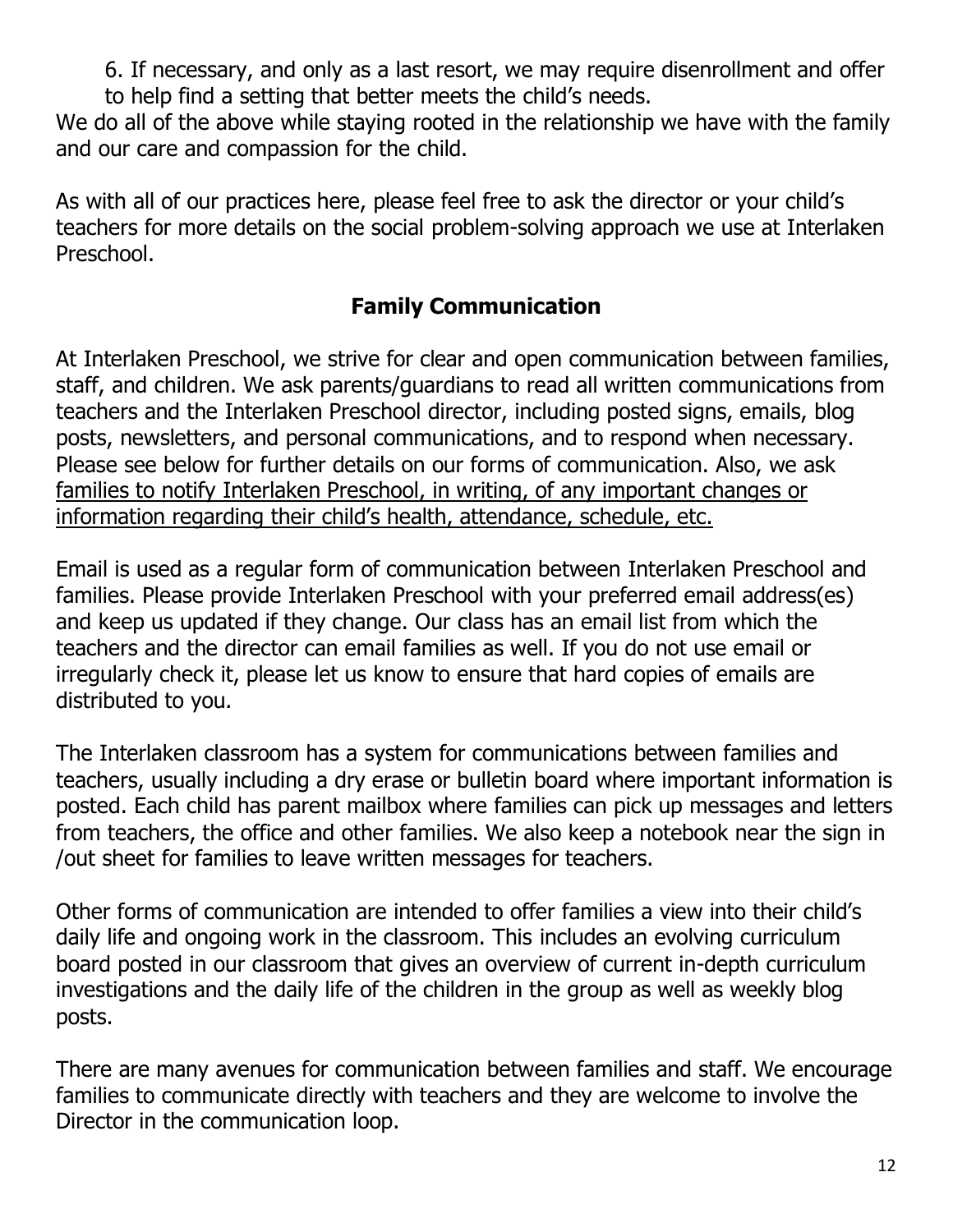## Documenting Children's Learning

Staff members are in regular communication with families about their child's pursuits, interests, strengths and struggles. Teachers share anecdotes with families informally on a weekly basis. Teachers are available during their planning time to talk with families via phone about their child's development. These phone conversations are an ideal time for families and teachers to follow-up with each other on any issue a child may be having at home or at school. In addition to this, teachers highlight children's learning and development through documentation posted on curriculum bulletin boards, in individual children's journals, and in the group's archive of written documentation.

Teachers meet with families in the fall in informal, half-hour conferences, to learn more about their hopes and wishes for their child. Throughout the year, families are invited for small group conferences. At these collaborative conferences, teachers and families come together to study and reflect on children's in-depth investigation work. Together, we read transcriptions of children's conversations, and study photos, video footage, and examples of children's work, looking for the underlying meanings of their work and the questions they're pursuing. Teachers and families think together about how to support and deepen the children's investigation.

## Grievance Procedures

It is our hope that teachers/administrators and parents/guardians develop a relationship of mutual respect that will allow them to resolve issues of concern on an ongoing basis. If a conflict arises that cannot be worked out, an objective individual from Sound Child Care Solutions will mediate as needed or upon request to help the parties reach a mutually agreeable solution.

## **Family Participation**

# **(During the COVID -19 pandemic \*\*Parents and other adults (who are not staff) will not be allowed into the building or onto the playground. )**This is

being done to limit the number of individuals in the building and to help to limit exposure of potential illnesses.

## **Please see below for our pre – pandemic policy.**

Family members are welcomed and encouraged to form partnerships with staff in supporting their child's growth and development while at IP. In addition, we welcome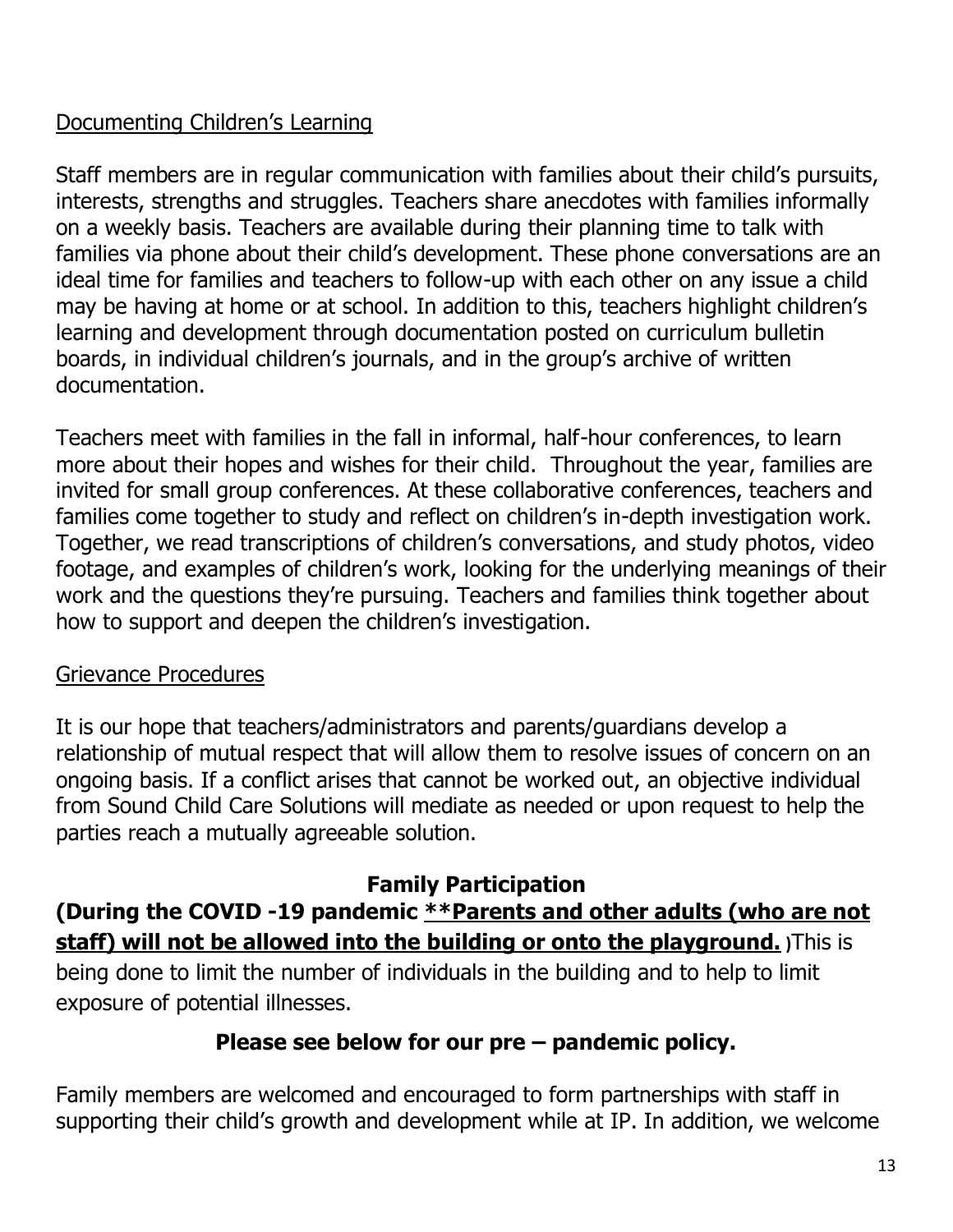each family as part of the classroom and overall center-wide community. There will be many opportunities to participate in potlucks and celebrations and we hope you will join in these community events. In addition, you are welcome to spend time at the center or join your child for lunch when your schedule permits. There are a number of ways that families can volunteer, most of which fall into one of the following categories: staff support (field trip attendance, washing, sewing and mending, helping maintain the environment etc.), school maintenance (gardening, painting, carpentry, repairs, etc.), computers and other technology, and fundraising (auctions, parties, special events, grant writing, etc.). We are extremely grateful for the support we receive from families.

If you have a special skill that you would like to share with the school or classroom, please let your child's teacher know. Maybe you can arrange a field trip to your place of work for a group of children, or bring in something special that relates to what the children are studying. The possibilities are endless, and your contribution of time and energy helps bring you and your child closer as you become part of their world at school. Please ask your child's teacher if you need ideas for ways to become more involved.

## **Family Observations and Visits**

# **(During the COVID -19 pandemic \*\*Parents and other adults (who are not staff) will not be allowed into the building or onto the playground. )**This is

being done to limit the number of individuals in the building and to help to limit exposure of potential illnesses.

## **Please see below for our pre-pandemic policy.**

Families have access to all areas of the center used by the children anytime their children are in attendance. You are welcome to drop in and observe whenever you like, but advanced notice is helpful for both you and your child. For example, the class may be out of the building at the time you decide to drop by. If you do make a plan with your child and her or his teacher to visit, please try to attend as planned or inform the teacher if there is a change in your plan.

Your presence in the classroom is exciting to your child, and she or he will probably try to engage you in play, or act differently than usual because you are in the room. If you'd like to get a chance to observe what your child's day is like when you are not present you can try finding a place to sit that will help you remain as unobtrusive as possible. Your child may get engrossed in social play, and you will get a chance to see what his or her day is like when you are not present. Please do not bring food or treats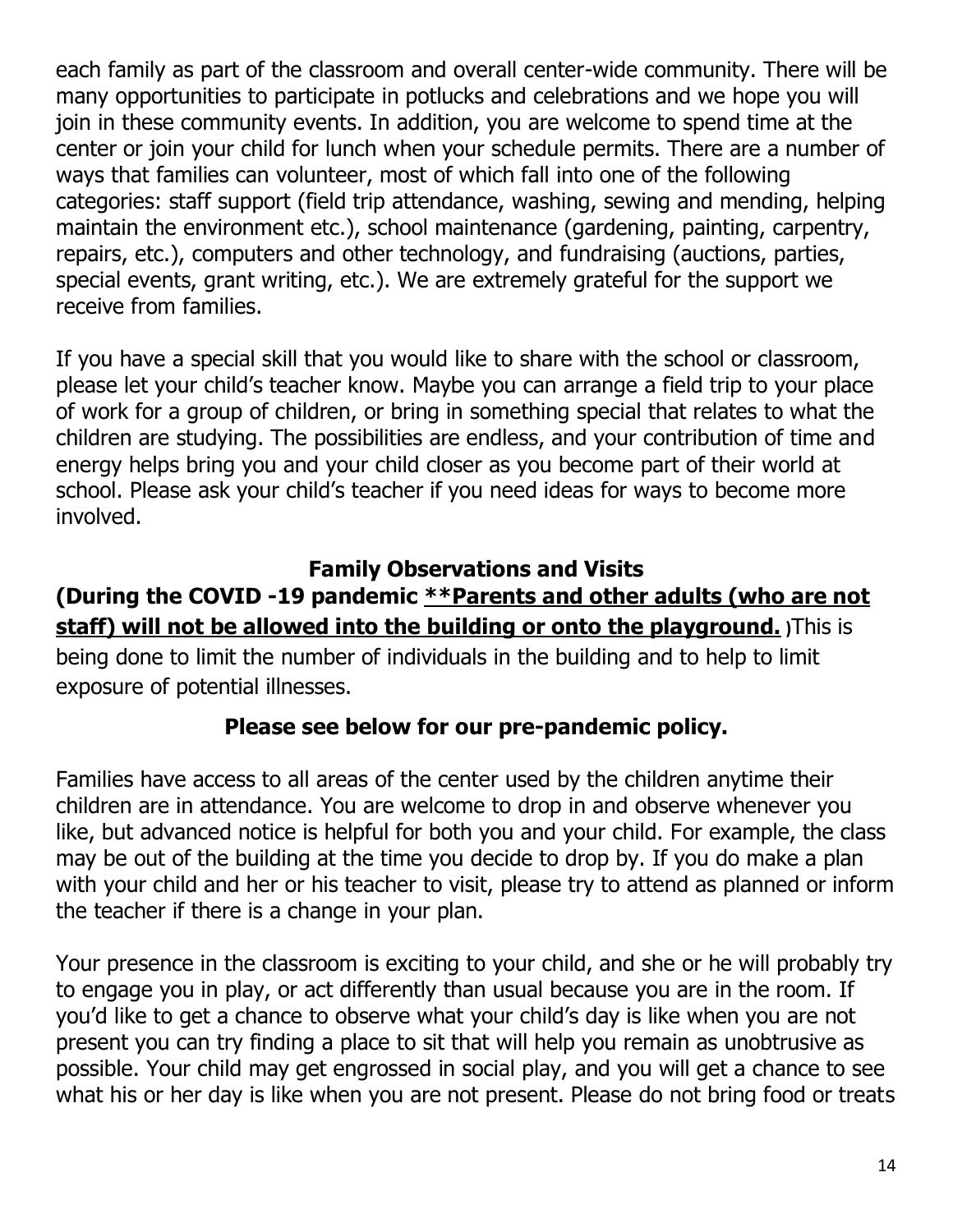to school (unless discussed with a teacher), or engage in loud or boisterous play. Families are also welcome to come visit to play, work, or have lunch with the children.

# **The First Day of School**

We want to help your children's first days of school be as successful as possible. If possible, please allow yourself plenty of time to get ready for school. Please take your child to his/her room and sign her/him in. Upon arrival please ask your child to wash their hands. In the classroom, let your child stay with you to allow time for him/her to feel ready to become involved with the group. After looking around with your child, you may want to find a comfortable place to stay and remain there. Often children will use you as a "home-base" from which to explore the environment. Make sure that you meet all the teachers in your child's classroom, and pass on any important information to them.

On your child's first day at Interlaken Preschool, please bring:

a small blanket and one soft toy for nap time

a full set of spare clothes (labeled with your child's name)

a framed photo of your family

When you want to leave, let your child know you're leaving. When you say good-bye, feel confident that the teachers will support your child with his/her feelings, offering comfort, reassurance, and acknowledgment of what she/he is feeling. Our intention is to honor the bonds between you and your child, and to make room for your child's feelings. It may help you to make a specific plan with your child on the way to school about how the drop-off time will look. Here is one example, not necessarily a fit for all families: "Let's read two books together, and then you can give me two hugs and three kisses, and push me out the door."

The first few days of school can be stressful and/or fatiguing for children, and this is sometimes expressed by regressive behavior or irritability. Feel free to discuss any concerns you may have with your child's teacher. You may also wish to consider picking your child up a little earlier than usual for the first few days of school. Having quiet routines at home will ease the transition.

Please bring your child to school in clothes designed for active indoor and outdoor play. These should be clothes that you and your child are willing to get dirty, and that your child can get in and out of by herself or himself. We will go outside for play and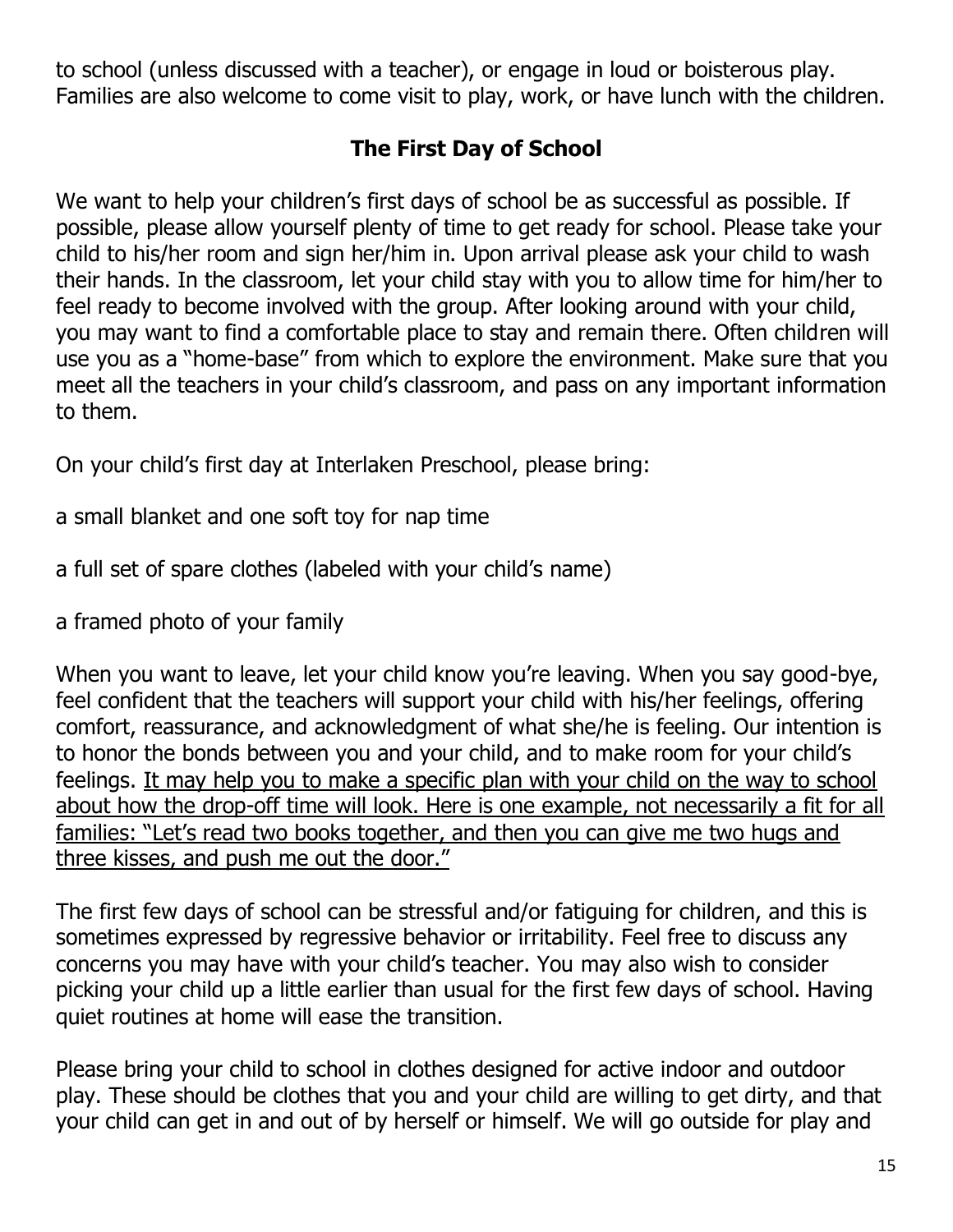exercise each day, so please help your child dress comfortably and appropriately, including shoes for running and climbing and a jacket or raincoat for the ever-changing Pacific Northwest weather. On sunny days, please apply sunscreen at home, or when you arrive. We will reapply it as necessary, with your written consent.

Make sure there is a full change of clean clothes in your child's cubby at all times, clearly labeled with your child's name or initials. Please check your child's cubby for soiled clothes at the end of each day and replace any extra clothes that your child has used. Interlaken Preschool has a limited supply of spare clothing. If your child is sent home in Interlaken Preschool spares, please launder them and return them the next day so that they may be used for another child.

## **Required Paperwork for Children's Files**

The following forms are required for children's files. We ask that you complete and return these to the office before your child's first day. You can find all of these on our website at<https://www.interlakenpreschool.org/enrollment-1>

Required Forms for All Children:

Emergency Contact Information Family Volunteer Form Development History Form Holiday Questionnaire Payment and Enrollment Agreement Certificate of Immunization Status Certificate of Exemption from Immunizations Sunscreen, Field Trip, Pet, and Photo Permission

Forms Required as Needed:

Diaper Cream Authorization Form Medication Authorization Form Asthma Plan Packet Allergy Plan Packet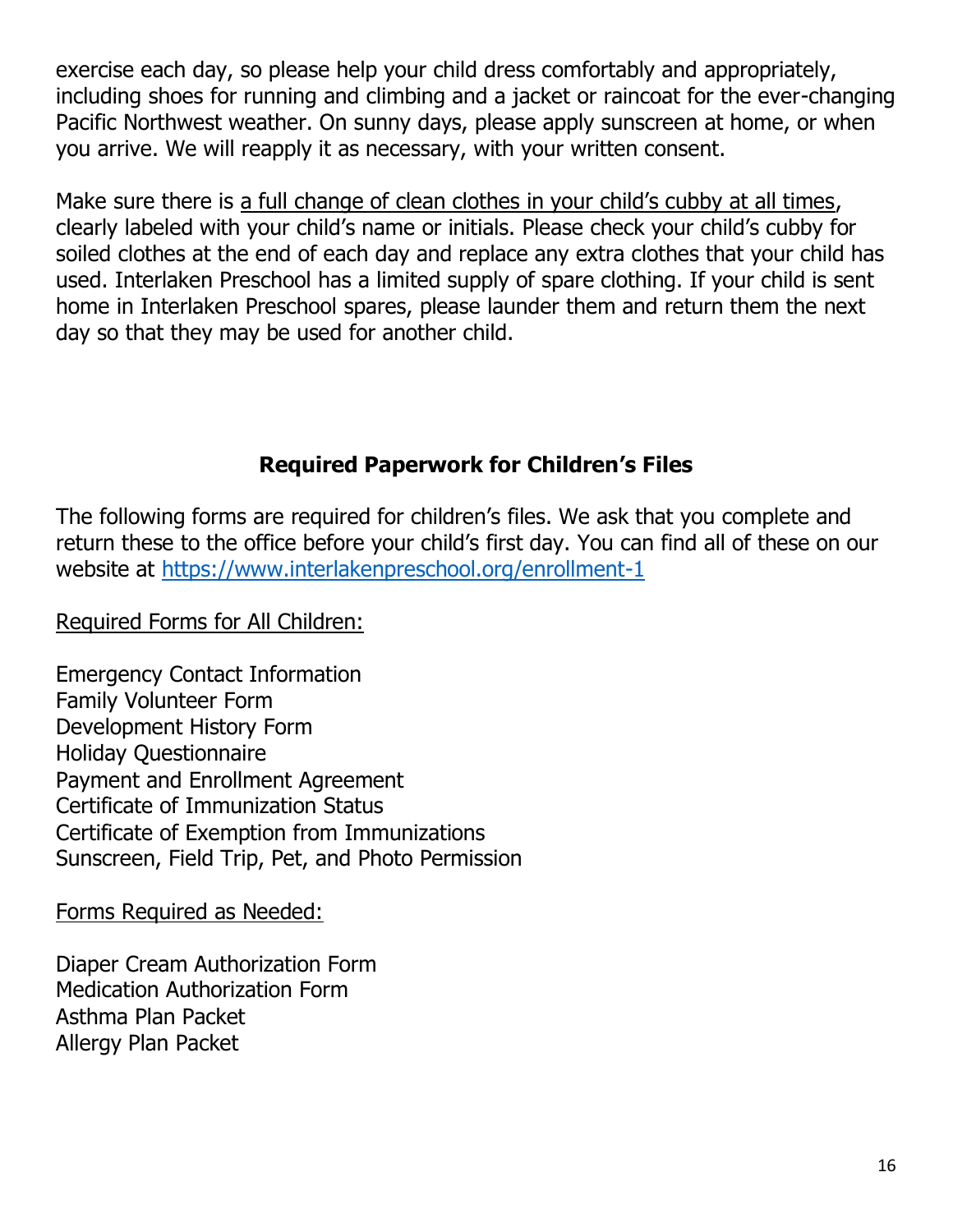## **(During the COVID – 19 pandmeic, Interlaken staff will sign your child in and out while you are on site for pick up and drop off. Please see below for our normal sign in and out procedures.)**

Your child must be accompanied to and from school by an adult and signed in and out with an authorized adult's full name in writing. This is a Washington State licensing requirement. Interlaken Preschool cannot assume responsibility for any child not signed in and out by the parent/guardian or authorized representative. Children will be released only to those adults whose names are provided in the child's initial enrollment forms. Families may include additional names by notifying the office in writing.

If someone other than her or his parents/guardians will pick up your child, their name and information MUST be on file in the administrative office and you must leave teachers a note with the name of the person picking up your child and your full signature. As a safety precaution, staff may ask the pick-up person for identification before allowing them to take your child from the center. Please, when you have someone new pick up your child, remind them to bring a driver's license with them.

Posted near the sign-in sheet and in your mailbox you will find important information about your child's day, upcoming events, field trip permission forms and other notes that help us keep you informed. Please take time each day as you sign in, and again as you sign out, to read these important messages from teachers and the administration. Also, you should check each day for things your child needs to take home, including artwork, extra clothes, etc.

Interlaken Preschool closes promptly at 4:30 p.m., and at 3:15 p.m. on the second Friday of each month. You will be charged a late fee of \$1.00 for every minute after the official closing time that you are late. For children on a school day schedule, late charges will apply for every minute after 3:15 p.m.

## **Toys From Home**

Please leave personal toys at home or in the car rather than bringing them into the school. Our toy policy is one soft toy for naptime use only. When personal items are brought to school, they frequently get lost or broken. They can also cause disagreements and hurt feelings, and distract children from the wealth of materials and experiences available to them at school.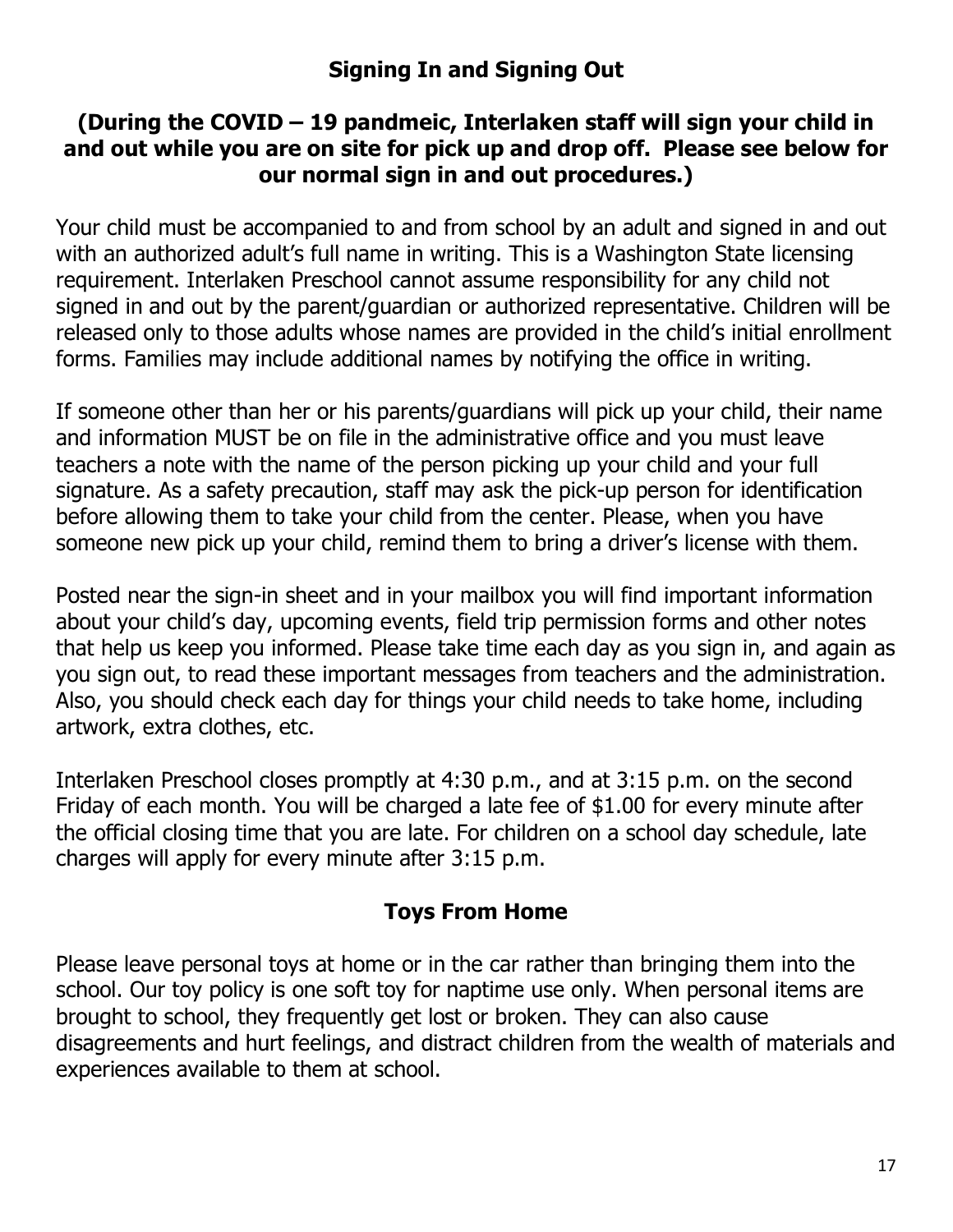Here are some suggestions for how to say "no" to your child in a positive way, when your child wants to bring toys to Interlaken Preschool:

"Interlaken Preschool has an agreement: only one soft toy at school."

"Interlaken Preschool has lots of school toys. This is a home toy."

"What's your teacher's agreement about toys from home?"

"I will keep this toy safe for you, at home or in the car, until you leave Interlaken Preschool."

Occasionally, children may want to bring a photo, a great find from nature, or some other "treasure." We honor that delight and enthusiasm in children, and its fine if your child brings a natural object or some other "big excitement." Please consider that the classroom is a busy space, with lots of children, so you may want to think twice about delicate items.

We ask that your child never bring action figures or commercial toys, games, or movies. If a child does bring such items, we will keep them for her or him until pick-up time, with a reminder that "our agreement at Interlaken Preschool is that children leave their toys at home. We'll keep that for you until you go home."

Though it's sometimes hard for a child to part with a cherished toy, our experience is that it's much easier to do so before leaving home, rather than delaying that negotiation until you reach school.

# **Gun Play**

At Interlaken Preschool, we don't allow guns or weapons of any kind (real or pretend) at school, on the property, or at any school functions. We also don't allow children to make guns out of play dough, tinker toys, legos, a grilled cheese sandwich, etc. and unless the play is being specifically facilitated/supported by a teacher, we don't allow them to do any kind of sword/gun/knife weapon play at school. It is our goal that Interlaken Preschool is a safe place where all children feel comfortable and protected, without any worry about being treated aggressively.

# **Outdoor Play**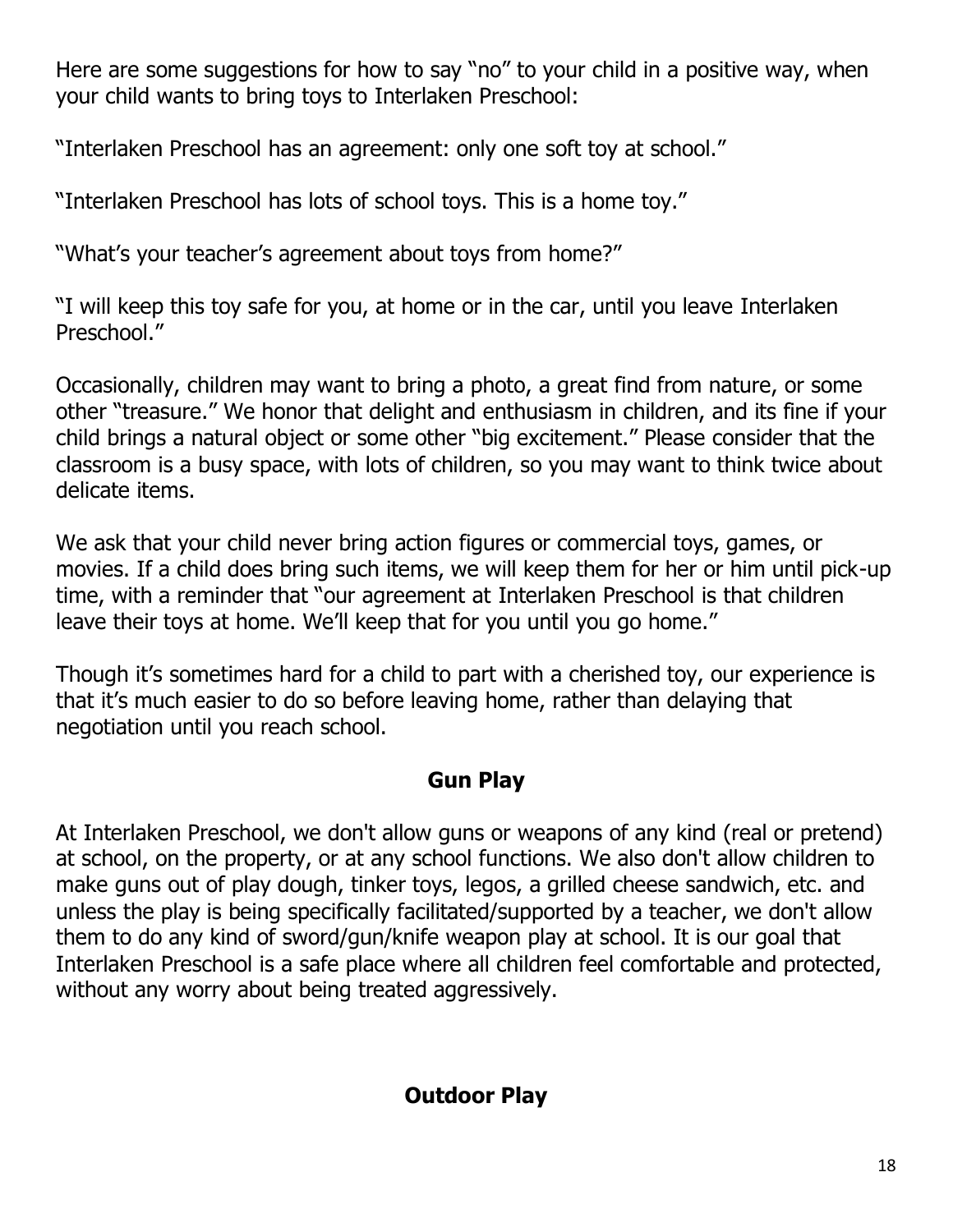While on the playground your child will be supervised by all Interlaken Preschool teachers present. However, it is important that you make contact with your child's primary teachers when picking up your child. For the safety of your child, be sure to sign him/her out as well as verbally notify the teacher on the playground that you have signed the child out and are taking her/him.

As children go outside every day, we'd like to ask you to be mindful of your child's dress at school. Please make sure they are dressed for the weather, and in clothes that are appropriate for outdoor activity. We do go outside in the rain, so on rainy and potentially rainy days, please send your child with rain gear. Flip flops, sandals, and Crocs, while fun to wear, are not safe for active play. If your child comes to school in such shoes, please provide a pair of sneakers as well.

# **Other Program Information**

## Classroom

Interlaken Preschool's classroom is designed to help children explore and integrate a variety of play experiences. Our classroom offers spaces for sensory play, block building and construction play, dress-up and dramatic play, sorting, counting, and design work, book reading and other literacy work, quiet alone time, and more. In addition, each room has a variety of art media for artistic creation, expression and representation of ideas in multiple media.

## Daily schedule

The classroom has a daily schedule or "flow of the day" designed by the teachers to meet the needs of the particular children in that group. These schedules may change from day to day depending on class interests and activities, but everyone has a predictable routine for breakfast, lunch, snack and rest time. The rest of the day consists of a balance of flexible times where children are free to interact with each other and the environment, and teacher-facilitated times with small or large groups. Every day there are at least two active play times scheduled either outdoors or inside, depending on the weather.

## Toilet Learning

Interlaken Preschool teachers will work in partnership with families to create toileting plans that reflect family culture and values, the child's individual needs, and our approach to living and learning at Interlaken Preschool. Teachers will make diaper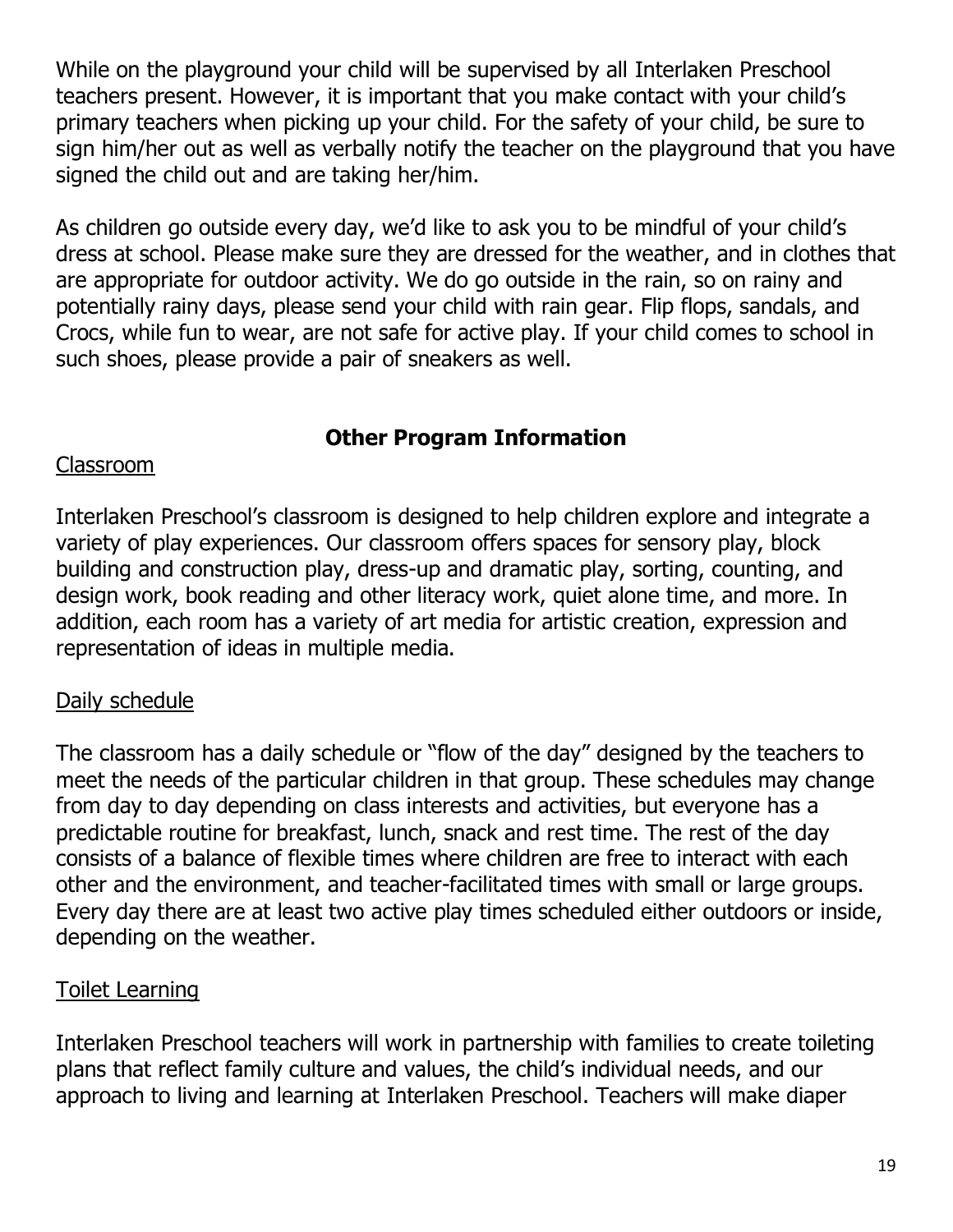changing a valuable, positive time to interact with children and will track diaper changes and provide this information to parents on a daily basis.

Our classroom has a bathroom that meets licensing standards for young children. Children will be able to use the bathroom in an unregimented fashion. In addition, teachers will invite children to use the bathroom before leaving the classroom for outdoor trips or play, before lunch, before naptime and following wake-up from nap. After each use, or attempted use of the toilet, teachers will ensure that children thoroughly wash their hands with soap and water. In some classrooms, there is the practice of singing the ABC song while washing hands. This ensures that children spend ample time disinfecting their hands. Interlaken Preschool does not use antibacterial soap; we have found it to be exceptionally harsh on children's delicate skin and the King County Department of Public Health advises against its use. The single most significant thing parents can do to keep their children healthy is to teach, model, and reinforce proper hand washing.

Children will occasionally have toileting accidents. This is a normal part of childhood. We do not make a big deal out of these accidents. We ask that a complete change of clothes is available in your child's cubby in case it is needed. Please check your child's cubby for soiled clothes at the end of each day and replace any extra clothes that your child has used. Interlaken Preschool has a limited supply of spare clothing. If your child is sent home in Interlaken Preschool spares, please launder them and return them the next day so that they may be used for another child.

## Costumes

Costumes and dress up shoes can inhibit active outdoor and large motor play, all necessary experiences for children's development. If your child comes to school in a costume, please be sure to bring along an extra set of clothes and shoes to change into for outside play. We have many items at school for dress up/dramatic play and find the children to be more creative when the clothes do not present a predetermined character. We want your children to feel confident, secure, and safe on their feet and in their bodies, so we can provide satisfying outdoor experiences for them.

## Pesticide Free Policy

For children's safety, we do not use pesticides at Interlaken Preschool. If there is ever an insect problem on a plant, we use soap and water to rid the plant of unwanted insects. Although we hope never to have the need for pesticides in our center, in the event we needed to use them we would follow the Integrated Pest Management Policy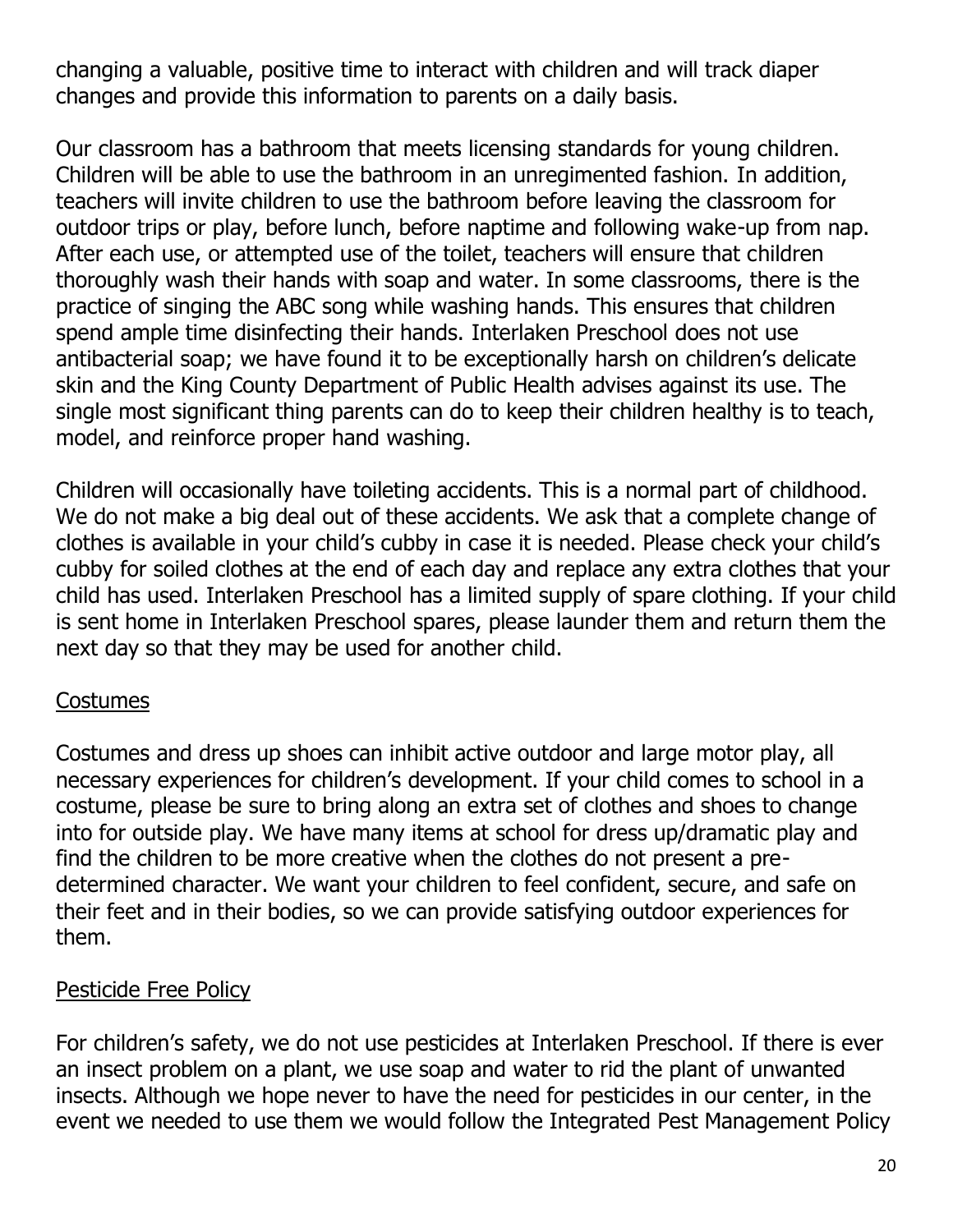recommended by the Public Health Department of Seattle that includes posting a notice and a myriad of other safety precautions.

## Animal Policy

To ensure children's health and safety, we follow state child care licensing guidelines regarding pets. We currently are pet free. If that changes, pets at Interlaken Preschool will be kept in well-managed, clean cages and containers. Fish tanks will be maintained by parent volunteers or teachers and staff would make part of their weekly routine to ensure that pets were well cared for and that the space is kept clean and free of germs. On the rare occasion that children touch animals, they are asked to wash their hands with soap and water immediately afterwards. We understand the desire to bring family pets into the classroom, however prior approval from the director must be obtained before doing so. Please leash your family pet safely away from where children play.

## **Naps**

Children rest on cots or mats for at least 30 minutes each day. Each child has his/her own cotton sheet, provided by Interlaken Preschool, and usually brings a favorite blanket and soft toy from home. Staff will wash each child's sheet or mat weekly. Please take home your child's blanket, soft toy, and or pillow weekly to wash them as well. Children generally start their rest time between 12:30 and 1:30, and get up between 2:30 and 3:00, depending on the age group. Our classroom has naptime rituals, like reading a book to children, then putting on music. Teachers rub the backs or feet of children that respond to this kind of soothing touch. After a period of relaxation and rest, quiet activities may be provided for those children who do not need to sleep.

# Field trips

Field trip notices will be posted near the sign-in sheet at least two days before a trip. We will ask you to sign a permission form allowing your child to participate in the trip prior to each outing. When children go on walks to neighborhood parks a note will be posted on the door telling you where they are. No special permissions are necessary for these walks.

# Birthdays

We love to acknowledge children's birthdays in the classroom. We welcome you to a virtual visit to tell a story about the day your child was born or to share a baby book or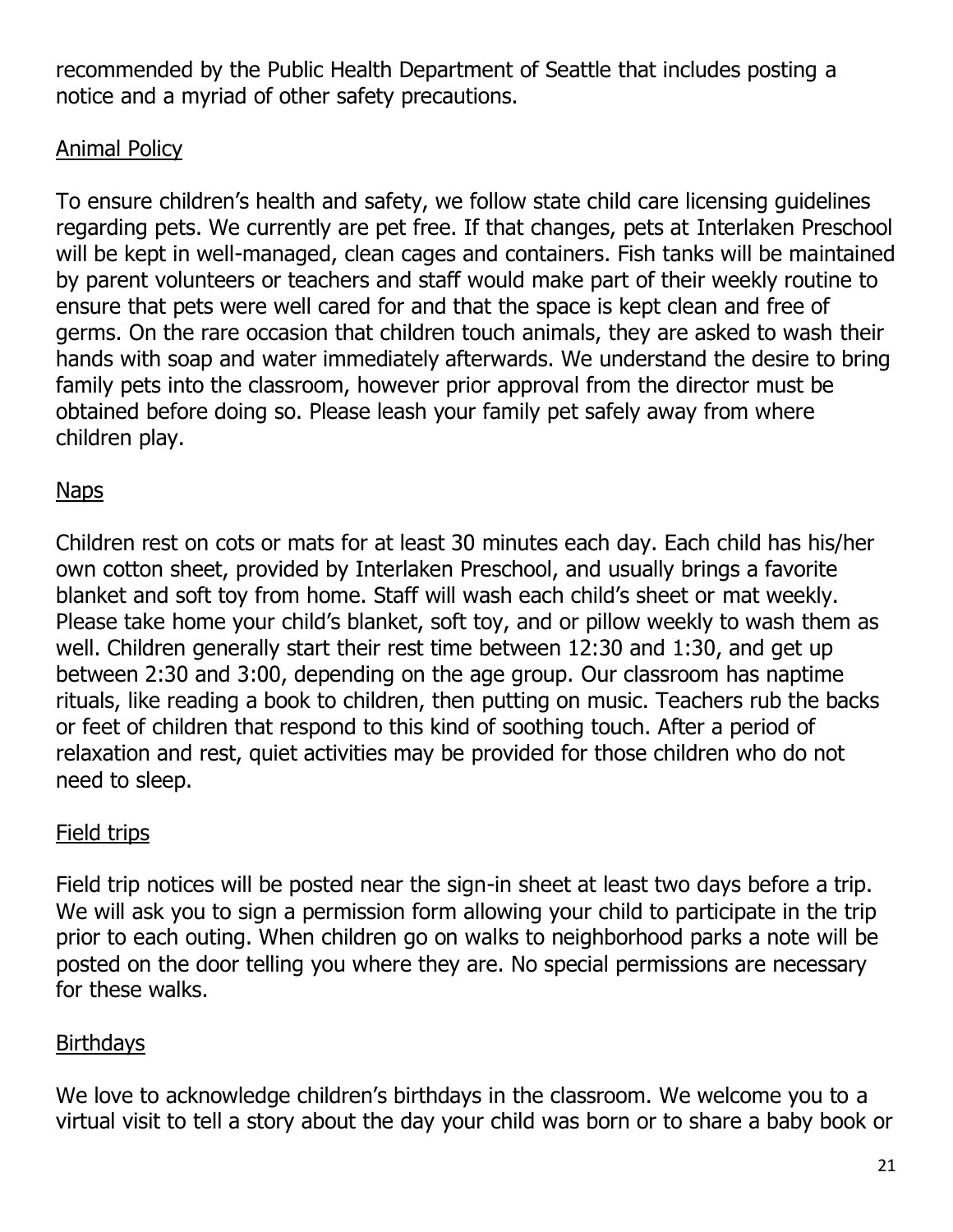a special photograph. We're always happy to make time at meeting/gather time for this. If you would like to bring in a treat to share with the class, we welcome that too! Instead of cupcakes or cookies though, please bring either fresh fruit or fruit popsicles instead to help ensure that children with food allergies can safely partake in this special snack and to support us in keeping large amounts of sugar out of kids' diets while at school. As always, remember that we require that all food be NUT FREE. Please check with your child's teacher to schedule this birthday recognition and to determine if there are any additional food allergies or dietary restrictions in the classroom to be aware of.

## **Holidays**

There are many different kinds of holidays celebrated and they are all special and wonderful to the families who celebrate them. It is our practice at Interlaken Preschool to craft an approach to holidays that reflects the children and families in our program and that acknowledges the wider world in which we live.

Holidays are an opportunity to live our commitment to anti-bias practices at Interlaken Preschool. We invite families to share their particular holiday practices with us in developmentally appropriate ways through such avenues as stories, pictures, artifacts, activities, and snacks. An open sharing of such customs and beliefs expands children's understanding of their peers and others in the world. It is also another way to learn acceptance and appreciation for people's beliefs and differences.

Interlaken Preschool staff will work with families who don't want their child to participate in holiday activities. Please let us know if you don't want your child to participate in holiday discussions or activities.

## Meals

Interlaken Preschool provides lunch. Interlaken Preschool provides 2% cow's milk, soy milk or rice milk. A "food intolerance form" must be completed in order for us to serve your child soy or rice milk. Families provide a morning and afternoon snack.

Eating food with children is as important as any other time of day in a child's life. Children learn life-long habits and develop relationships with food and their bodies during meal times. It is our goal that lunch will be a relaxed and conversational time for children and teachers to visit and enjoy their food. We will encourage children to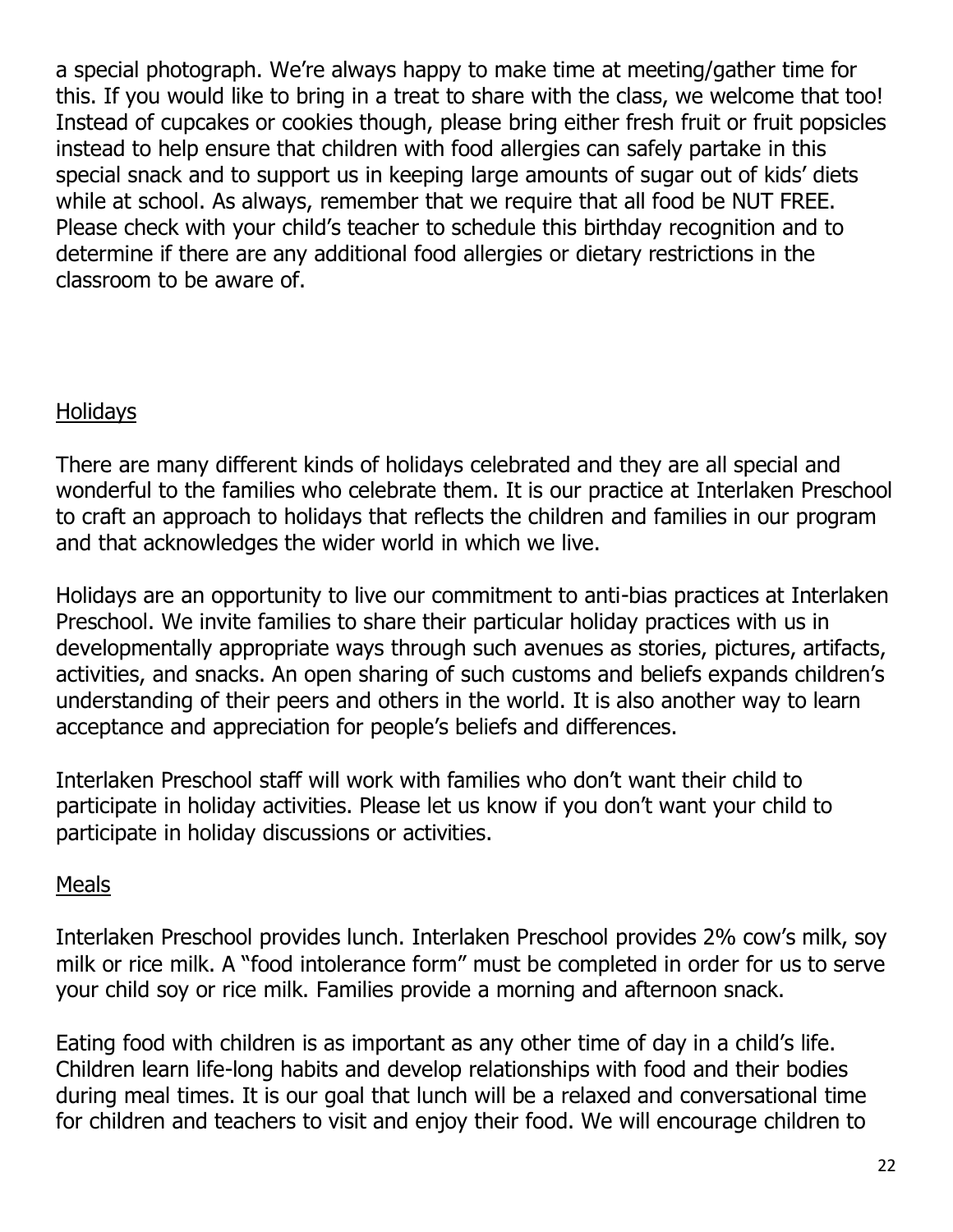try what's on their plate at least twice but will not insist that children eat everything. Research tells us that children can learn to listen to their bodies if they are given healthy foods from which to choose and are not forced to eat them. This is how children learn to listen to and trust cues from their bodies about hunger and fullness. Menus are posted each week.

Families who bring children to school after meal service has ended should provide a meal for their children prior to arriving at Interlaken Preschool. Interlaken Preschool makes an effort to accommodate each child's food allergies and dietary choices and restrictions, including vegetarian, vegan, and dairy-free options. Please talk with your child's teacher and the director if your child has a food intolerance, allergy or if your family has a food preference (i.e. vegetarian).

Interlaken Preschool is a participant of the USDA food program and follows criteria established by the United States Department of Agriculture. Each family is asked to complete a USDA eligibility form each fall, whether or not the family's income meets the program criteria. Interlaken Preschool's food program is available to all children regardless of race, color, handicap, sex, or national origin.

## **Transportation Policy**

## Transportation for Field Trips

Interlaken Preschool uses the Metro bus system for some field trips. We also take many walking fieldtrips.

# **Parking Policy**

We, along with our neighbor Stevens Elementary, are working hard to ensure safety and efficiency in our traffic and parking management during school hours. Following the policy outlined here will ensure an efficient and safe way for families to drop off and pick up children and it will respect the rights and wishes of our neighbors.

- First, please drive safely and obey all City of Seattle traffic ordinances, especially those of parking.
- You may find staff of Stevens Elementary out at drop off and pick up times directing traffic for families. Please follow their directions.
- DO NOT park in the bus zone.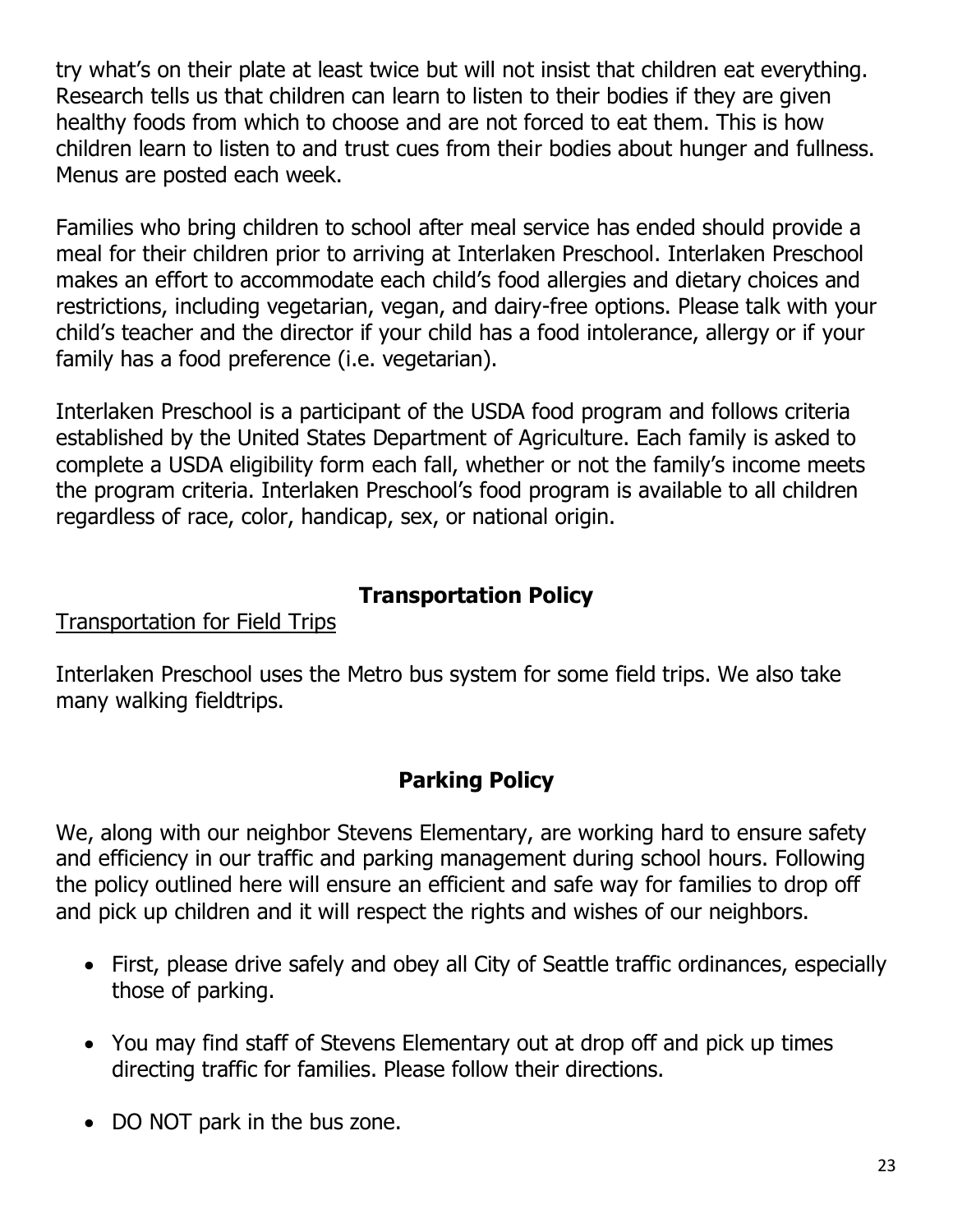- Please remember that blocking a neighbor's driveway is not only illegal but also discourteous to the home owner.
- U-turns are not permitted around campus at any time.
- Please do not park within 30 feet of a crosswalk, and not in front of fire hydrants.
- Please share this plan with any adults (nannies, babysitters, grandparents, and friends) who might be driving to and from Interlaken Preschool.

Thank you for making safety our number one priority while also helping ensure that Interlaken Preschool is a good neighbor.

## **Health and Safety**

## Immunizations and Health Exams

State law requires a "health history" and record of immunizations for each child prior to admission. We must also have the date of your child's last physical exam, which must have been completed within one year prior to admission. We also ask for the name of the family physician and dentist, who to contact in case of an emergency, and any conditions of the child which may require specific attention.

Children must have all immunizations that are recommended for their age by the State of Washington. A licensed physician may grant medical exemptions to immunizations; personal or religious exemptions can be claimed by parents/guardians. In the event that your child is not immunized against a particular disease and an outbreak of that disease occurs, your child may be excluded from care.

Yearly we must file an immunization report with the state. At the end of each school year we will send out a form asking for updates of your child's immunizations records. Your cooperation in doing this is greatly appreciated and will be facilitated if you keep a record of immunizations in a safe place. King County Department of Health provides free immunizations for children.

## **Medications**

In order for staff to administer ANY medication to a child, we must have written authorization from the parent/guardian. Check with your child's teacher or the office to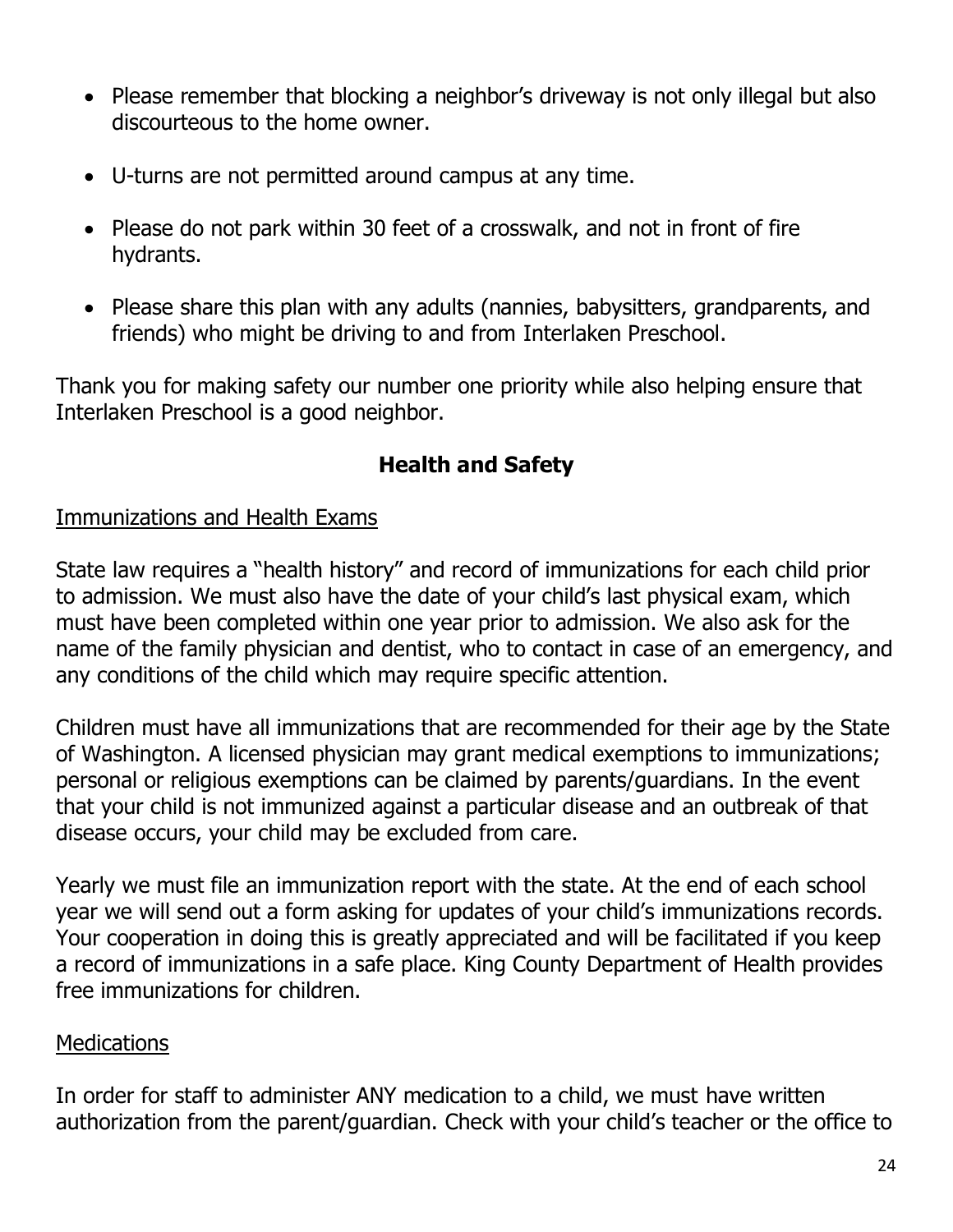locate the "Medication Authorization" form. This form must be filled out for prescription and non-prescription medications. Fill it out completely and return it to your child's teacher. Inform your child's teacher that you have completed this paperwork and she or he will tell you where to store the medication. Parents should also leave a note for teachers EACH DAY that the medication is to be administered. When the medication is administered the teacher will sign and write the date and time and amount given on the reverse side of the form.

The following types of non-prescription medications may be administered by Interlaken Preschool staff with written parent permission: antihistamines, non-aspirin analgesics, non-narcotic cough suppressants, anti-itch ointments or lotions, chap stick, diaper ointment, sunscreen. Medications must be provided by the parent and be in the original container labeled with child's FULL name. We can only administer medications according to the dosage and age recommendations on the packaging. Any exceptions must be accompanied by a signed note from your child's physician.

All prescription drugs must be in the original container with the original prescription label on the container, including the child's first and last names, date prescription was filled, medication's expiration date and legible instructions for use. Interlaken Preschool cannot administer sample medications, medications prescribed for a sibling, or medications packaged in any container other than the original. Hint: Ask your pharmacist for 2 labeled bottles so that you can keep one at home and one at Interlaken Preschool.

## Illness

A day at Interlaken Preschool is easy and fun for a child in good health, but exceedingly demanding for one who is not feeling well. Sick children need the one-onone care and unlimited rest and fluids that they can get at home. Bringing a sick child to school exposes him/her to other secondary illnesses and exposes the staff and other children to illness. Bringing a child back to school before all symptoms have subsided risks a relapse and further delays recovery.

Families whose work schedules do not allow them to stay at home with a sick child will want to have options for the inevitable day when their child will be excluded from care. If you do not have a friend or relative who can care for your child in the event of illness, you can pre-register for one of the services that can care for sick children. The office can give you more information on these services.

Seattle-King County Department of Public Health issues the following guidelines on keeping children home, which Interlaken Preschool adheres to. Children who show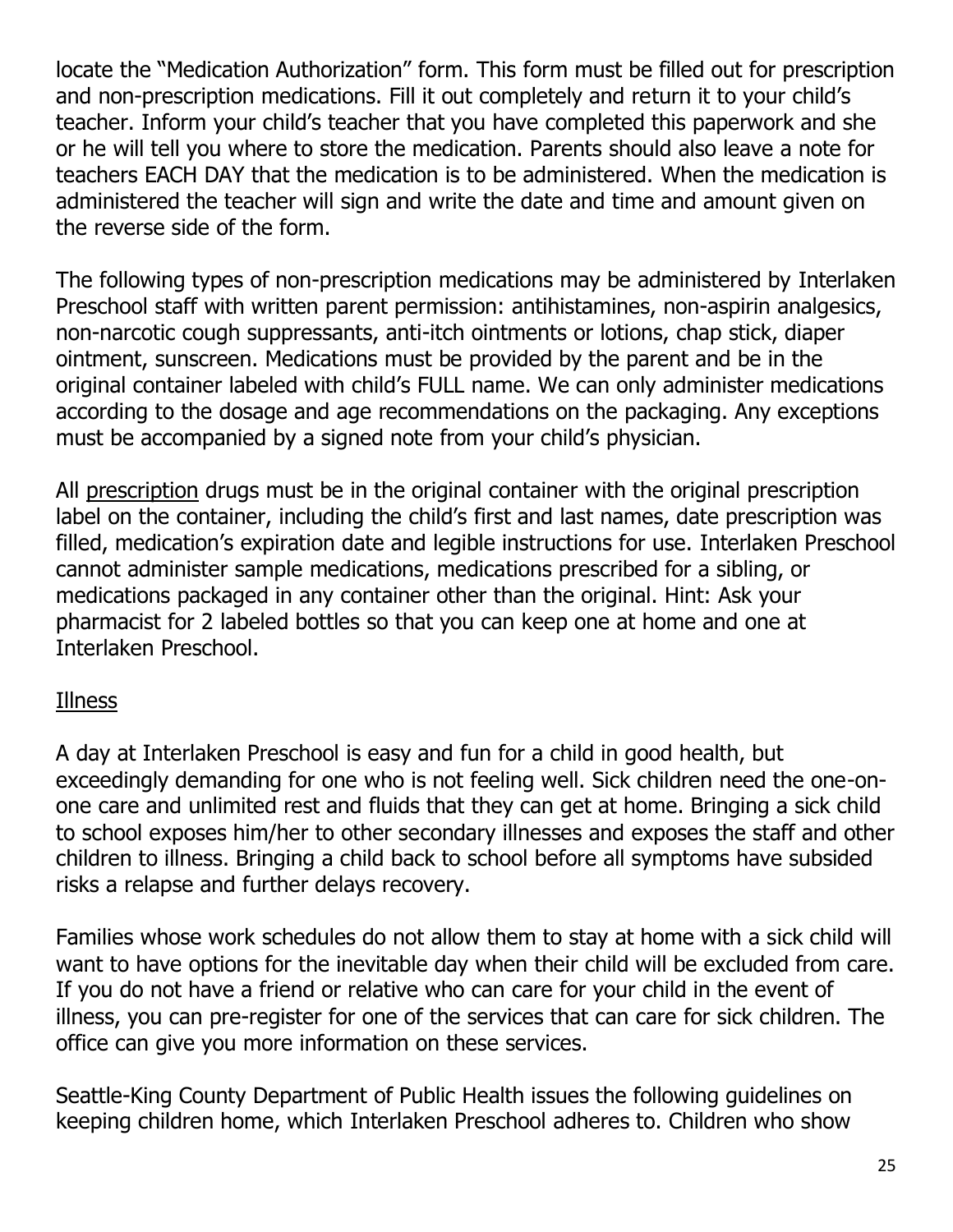signs of illness as follows should not be brought to the center. We do not have sufficient staff to keep a child indoors. If a child is well enough to come to IP, they should be well enough to play outside.

# **Keep me home if:**

- 1. I'm vomiting, two or more times in 24 hours.
- 2. I have a rash, lice, or nits.
- 3. I have diarrhea, three or more watery stools in 24 hours.
- 4. I have an eye infection, thick mucus or pus draining from the eye.
- 5. I have a sore throat, with fever or swollen glands
- 6. I'm just not feeling very good, unusually tired, pale, lack of appetite, confused, or cranky: or
- 7. I have a fever, of 100°(F) or more (taken under the arm) and sore throat, rash, vomiting, diarrhea, earache, or just not feeling good. (We require children who have had a fever to stay home one **full** day after the fever subsides).

\*We reserve the right to exclude ill children at any time.

If your child should display signs of illness while at Interlaken Preschool, you will be notified to come and pick up the child as soon as possible. The child will be isolated in the classroom or in the office until you arrive, to prevent the communication of the illness**.** Please notify us if our child is diagnosed as having a communicable disease such as chicken pox, measles, scarlet fever, hepatitis, herpes, infectious diarrhea, or any other disease or parasite, so that we may notify other families.

Children with communicable diseases such as impetigo will not be admitted until we have received a statement or phone call from the doctor indicating that the child has been treated for at least 24 hours. Children with head lice will not be readmitted until the child has been treated and is free of all nits.

## Illness Prevention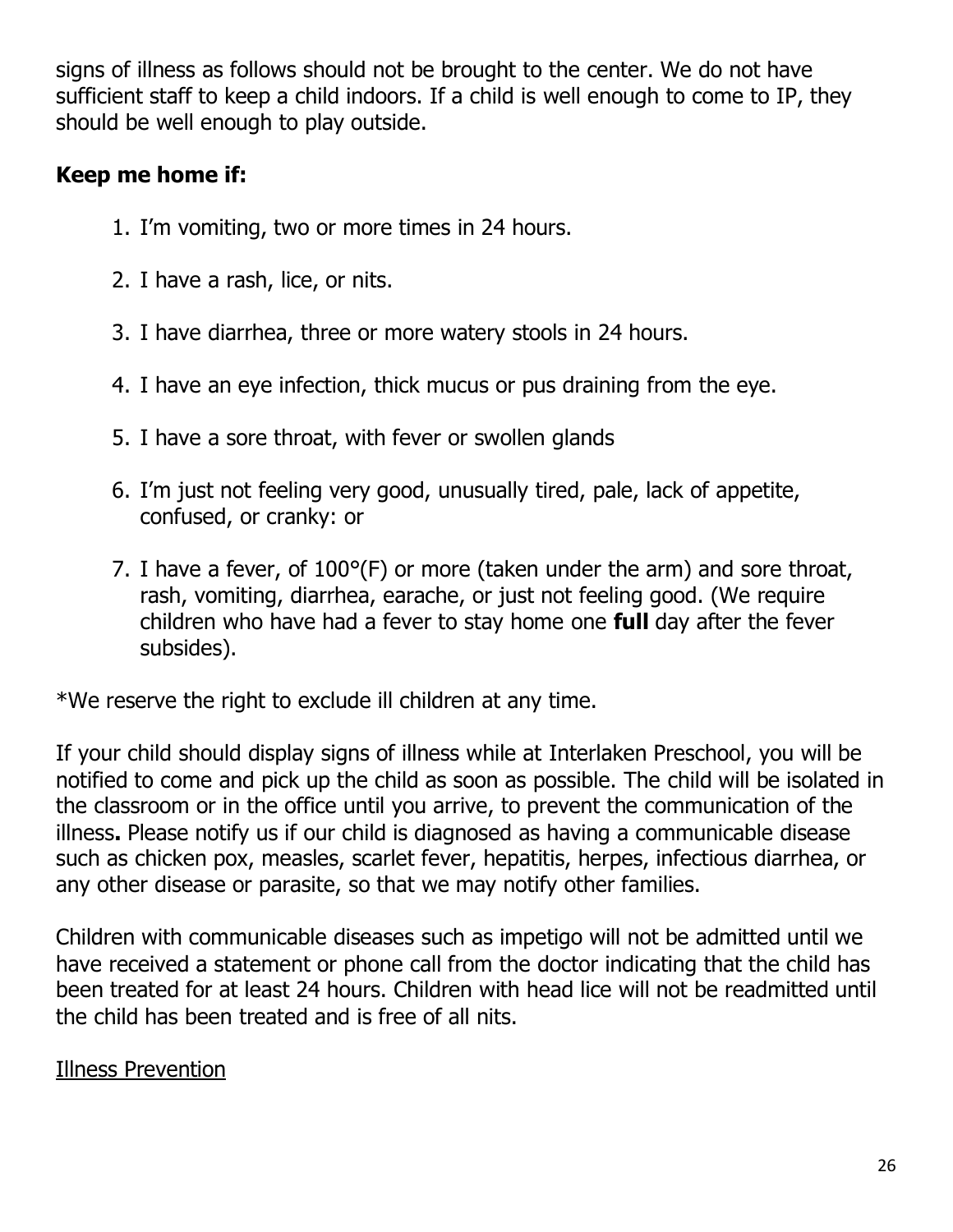We work to prevent the spread of communicable diseases by practicing careful sanitation. Children and staff wash hands before and after toileting and before meals, toys are washed regularly, and bedding is laundered once a week. We also ask that when your child arrives at Interlaken Preschool each day, you take him or her to wash hands, as a means to prevent the spread of infections. Each child uses only his or her own cot and bedding.

Staff take Blood Borne Pathogen training yearly and First Aid and CPR training every two years, and stay aware of possible safety hazards in the environment. We routinely cover sanitary hygiene practices and safety rules as part of our curriculum. In addition, we prepare children for how to respond during fire and earthquake drills and hold monthly fire drills and quarterly earthquake drills as required by child care licensing regulations.

# **Injuries**

If your child is injured while in our care, an accident form will be filled out, noting the time of the injury, what happened, how the injury was treated and by whom. We are limited to standard first aid procedures and we will not apply anything other than soap and water to a cut and ice to a bump or bruise.

If you do not find an explanation for an injury, do not hesitate to ask the staff. If an injury requires treatment beyond what can be provided at IP, you will be contacted. In the event that a parent or approved guardian cannot be contacted, we will call the person that you have listed as an alternate in case of emergency, and if we are unable to reach this person we will call your physician. If medical attention by a physician is required and we have been unable to contact any of the people you have listed, we will call 911.

## Sexual Development

Interlaken Preschool teachers and staff believe that sexual development occurs in the context of overall growth and development, along with physical, social/emotional and cognitive development. Like all areas of childhood growth, sexual development is highly individualized. Our experience is that an environment which fosters this growth in a positive light is essential. We recognize that families at our center have differing values around sexual development and expression. It is our hope that parents will feel free to communicate with staff about their own individual family's beliefs and values We believe that a positive environment allows children to learn about and feel good about their bodies, develop a vocabulary which allows them to understand and talk about all of their body parts and functions and allows them freedom of self-expression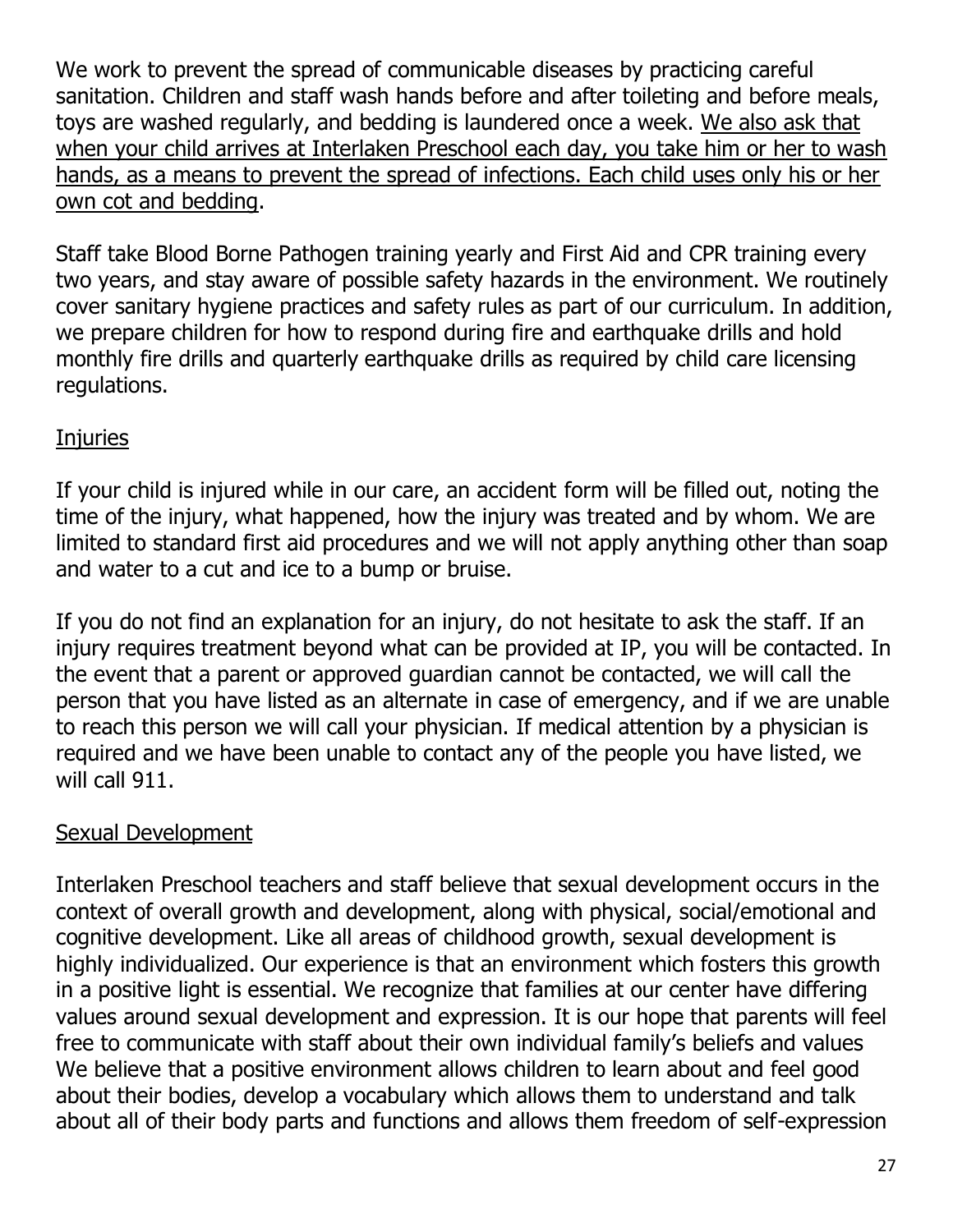in a wide variety of non-stereotypic roles during dramatic play. At the same time, we support children in learning the boundaries that help them respect their own and the bodies of others. During dress up children may undress to their underwear in order to try on drama clothing. While we do not allow nudity (although this is normal for children), there might be other times of day when you see children in their underwear. In addition, we do not allow the use of profanity, teasing and intimidation and sexual exploration that involves touching each other's private parts. Our ultimate goal is to foster in children a high sense of self-esteem as their bodies grow and change.

## Food Allergies

If a child has a food allergy when enrolled or develops one at a later date, we'll need a statement from the doctor indicating the type of allergy, symptoms, and foods to be avoided and anything else that the child should not be exposed to. In the case of food allergies, the director and families will decide whether or not the parent should bring supplemental food. For severe, life threatening allergies, an "emergency plan of care" needs to be signed by parents and the doctor. For other food issues, there is a Child Care Nutritionist available through the Seattle/King County Health Department when needed.

## Child Abuse and Neglect Policy

Interlaken Preschool is required by law to report suspected physical, sexual, or emotional abuse, neglect, or exploitation to Child Protective Services immediately. We are not required to notify parents. Child Protective Services recommends that we don't allow a child to leave with a high or intoxicated person as this can put the child in great danger especially if the person is driving. Should this occur, we will approach the person with kindness and a suggestion that we call a cab or call someone on their emergency list. If a parent does leave with a child and they are drunk or high it can constitute a CPS referral. To ensure a child's safety, it might be necessary to contact 911 for assistance. This is an uncommon occurrence but the more prepared we are for the possibility, the better.

## **School Closures**

A calendar of closures will be distributed to families each fall, covering the period of September through August. Signs will be posted reminding families of closures.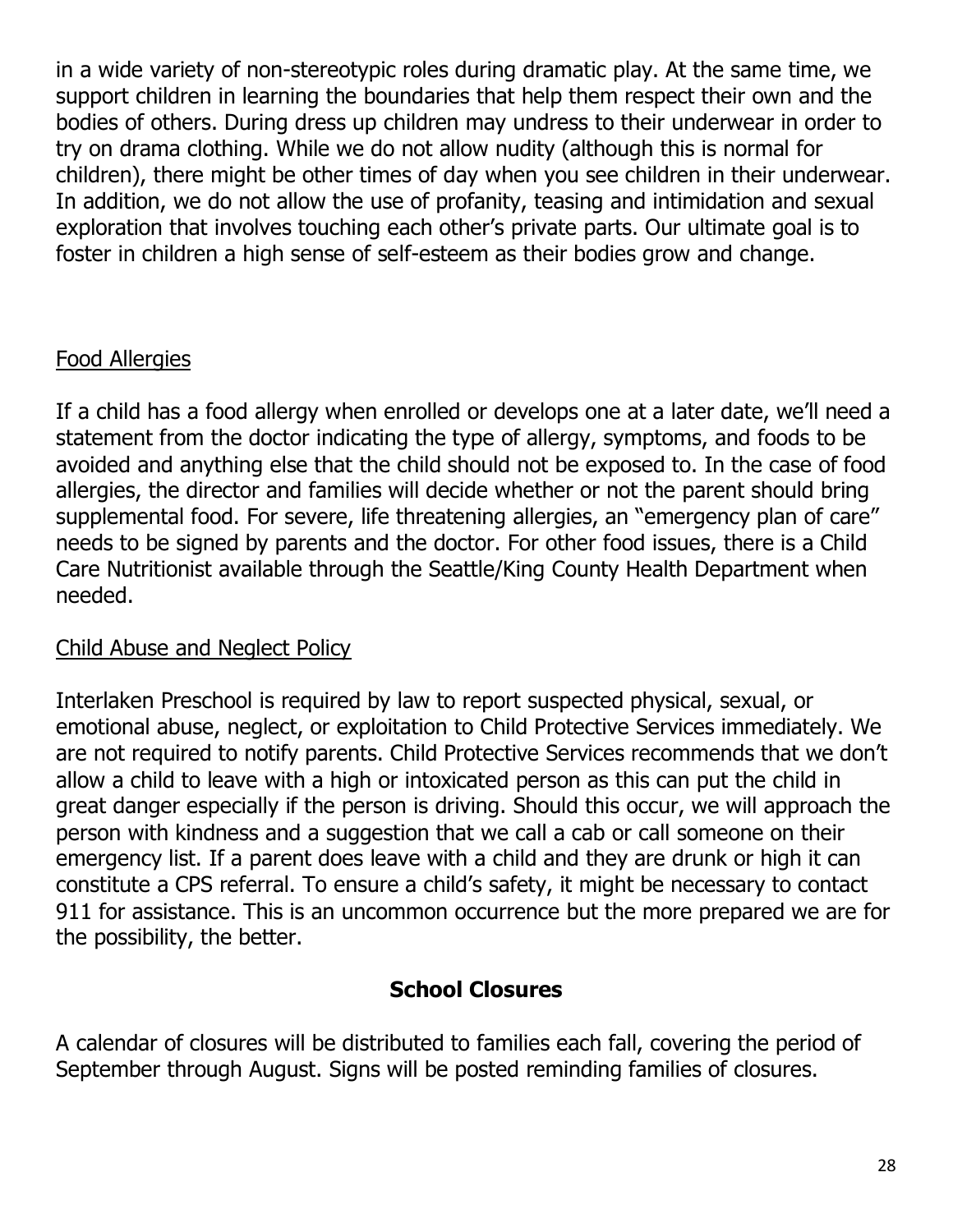HOLIDAYS: Interlaken is closed New Year's Day, Martin Luther King Jr.'s Birthday, President's Day, Memorial Day, Independence Day, Labor Day, Juneteenth, Veteran's Day, Thanksgiving and the Friday following, Christmas Day and December 26th through December 31st. If a holiday falls on a Saturday or Sunday, Interlaken Preschool will close on the nearest working day prior to or following the holiday. These closures will be noted in the school calendar.

IN-SERVICE: Interlaken Preschool closes eight days each year for classroom preparation and professional/organizational development to allow for a smoothrunning center, to share best practices and to keep staff updated in advancements in the field. Our closures are usually one day in February, one day in May, one day in June, and the week before Labor Day. These days will be listed in advance on the annual calendar that is provided for families in September of each year.

STAFF MEETINGS: Interlaken Preschool closes at 3:15 p.m. on the second Friday of each month, so that the whole staff can meet together for discussions of all-school business and participate in professional development. Interlaken Preschool's late pickup charges will apply after 3:15 p.m. on those days.

FAMILY/TEACHER CONFERENCES: Interlaken Preschool values opportunities to talk with families about their children's growth and development. We also value families' input and collaboration on our curriculum. To that end, IP holds brief conferences in the fall and longer conferences in the spring. In order to facilitate those spring conferences and the scheduling they require, we close for two full days in the spring for conference meetings with families, once in April and again in May. The exact days will be posted on the calendar that is distributed in September.

SNOW/WEATHER: Interlaken Preschool reserves the right to close at any time due to severe weather conditions, or for other emergencies or natural disasters. In general, Interlaken Preschool will close for severe weather whenever the Seattle Public Schools close. During times that the public schools are out of session (winter break, late afternoon, etc.) Interlaken Preschool's closure will be at the discretion of the Director. No refunds or credits are given for closures due to severe weather.

SCHOOL CLOSURE DUE TO COVID-19 POSITIVE CASE/QUARANTINE TIME: Interlaken Preschool reserves the right to close for either 14, 10 or 7 days, per Public Health's guidance if we have a positive COVID case amongst our children or staff. No refunds or credits are given for closures due to COVID closures.

## **Emergency/Disaster Preparedness**

Interlaken Preschool has a comprehensive Emergency/Disaster Preparedness Plan in place and all staff members receive training in this plan. This includes things like building and site evacuation, earthquake preparedness, emergency lockdown/intruder alert, fire safety, power outage, storms and snow, and any other emergency that could occur. As required by licensing, staff and children practice monthly fire and quarterly